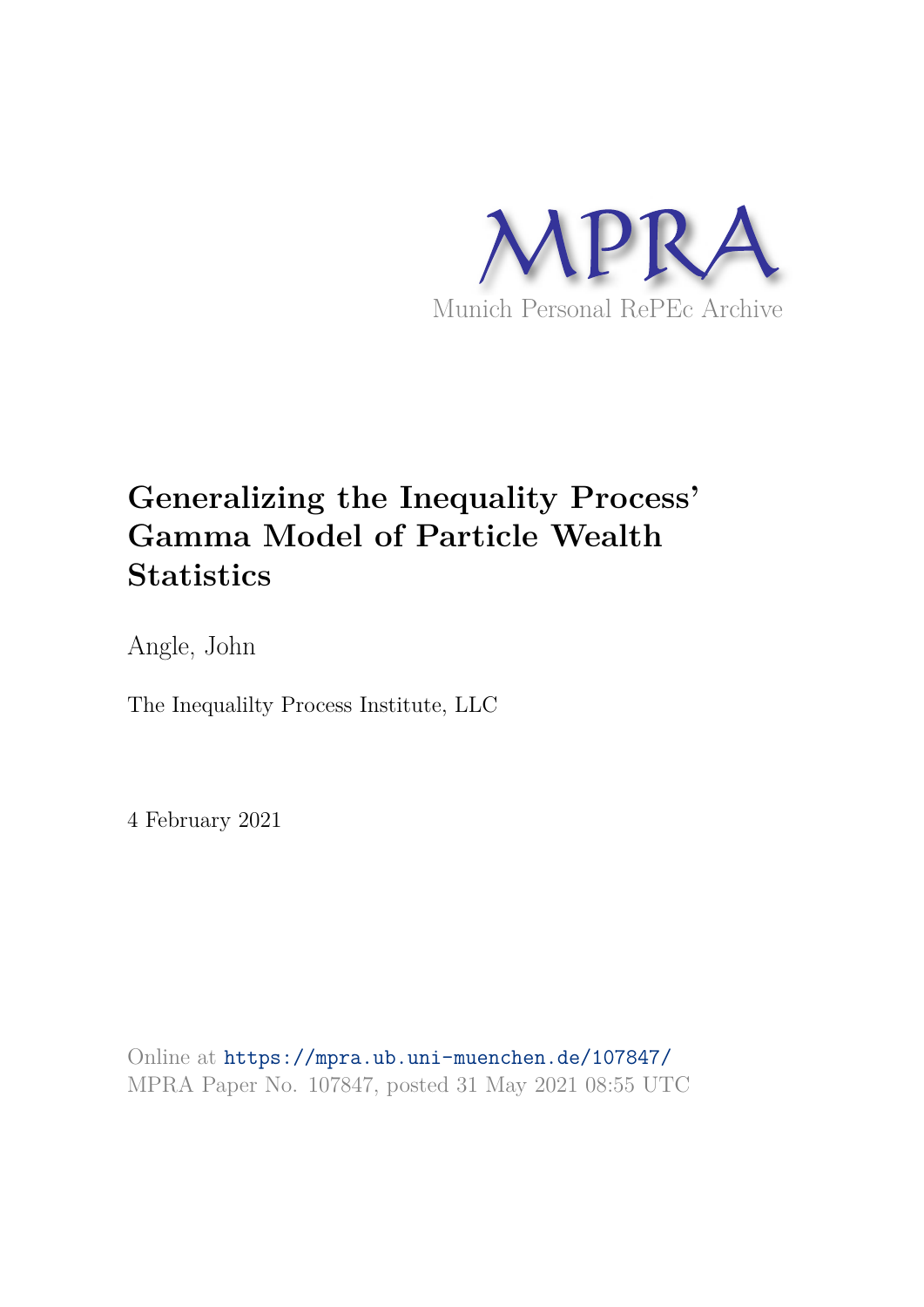The Inequality Process Institute

## *Generalizing the Inequality Process' Gamma Model of Particle Wealth Statistics*<sup>1</sup>

by

John Angle ORCID #: 0000-0002-6603-3695 inequalityprocess@gmail.com The Inequality Process Institute, LLC, https://sites.google.com/site/inequalityprocess P.O. Box 215, Lafayette Hill, Pennsylvania 19444, USA

### **Acknowledgments**

I'm indebted to the late Prof. Samuel Kotz for tutorial conversations about statistical issues relevant to the Inequality Process (IP) and for discussion of it in Kleiber and Kotz (2003) *Statistical Size Distributions in Economics and Actuarial Science* that concludes "No doubt the Angle process [the Inequality Process (IP)] deserves further scrutiny.". I'm indebted to Prof. Thomas Lux (Department of Economics, Christian-Albrecht's University, Kiel, Germany), for bringing the Inequality Process (IP) to the attention of the Econophys-Kolkata conference, a global cross-roads of econophysics (Lux, 2005), and for challenging me to show its relevance to economics. I'm indebted to Prof. Shu-Heng Chen, Director of the AI-Econ Research Institute, National Chengchi University, Taiwan, for including IP papers in conferences and for discussing the IP in *Agent-Based Computational Economics: How the idea originated and where it is going* (Chen, 2018)*.* 

 Prof. Bikas K. Chakrabarti (Saha Institute of Nuclear Physics, Kolkata, India) and his associates, in particular Dr. Arnab Chatterjee, organizers of Econophys-Kolkata, kindly included several Inequality Process (IP) papers in its proceedings. Profs. Kausik Gangopadhyay and Kousik Guhathakurta, Indian Institute of Management, Kozhikode (IIMK) kindly published a paper discussing the IP as economics (Angle, 2013a). Thanks to Profs. Ussher and Barr, organizers of the New York City Workshop on Computational Economics and Complexity, and its participants, Profs. Alan Isaac (American University), Germán Creamer (Stevens Institute), and Christopher Ruebeck (Lafayette College), for their help, and to Prof. Marcelo Byrro Ribeiro (2020) for discussing the IP in *Income Distribution Dynamics in Economic Systems: an Econophysical Approach.* and concluding "…, John Angle has in fact pioneered the statistical econophysics approach to the income and wealth distribution problem, an approach which was, often independently, followed later by other econophysicists."

<sup>&</sup>lt;sup>1</sup> This paper is a revision of part of "The Inequality Process' PDF Approximation Model For Heavy-Tailed Financial Distributions", presented to a session of the Economics Statistics Section of the American Statistical Association (ASA) in the 2019 Joint Statistical Meetings and published in the JSM2019 proceedings volume (Angle, 2019). It is ASA policy that the JSM Proceedings is a preprint series and publication in it should not preclude publication in a peer-reviewed journal.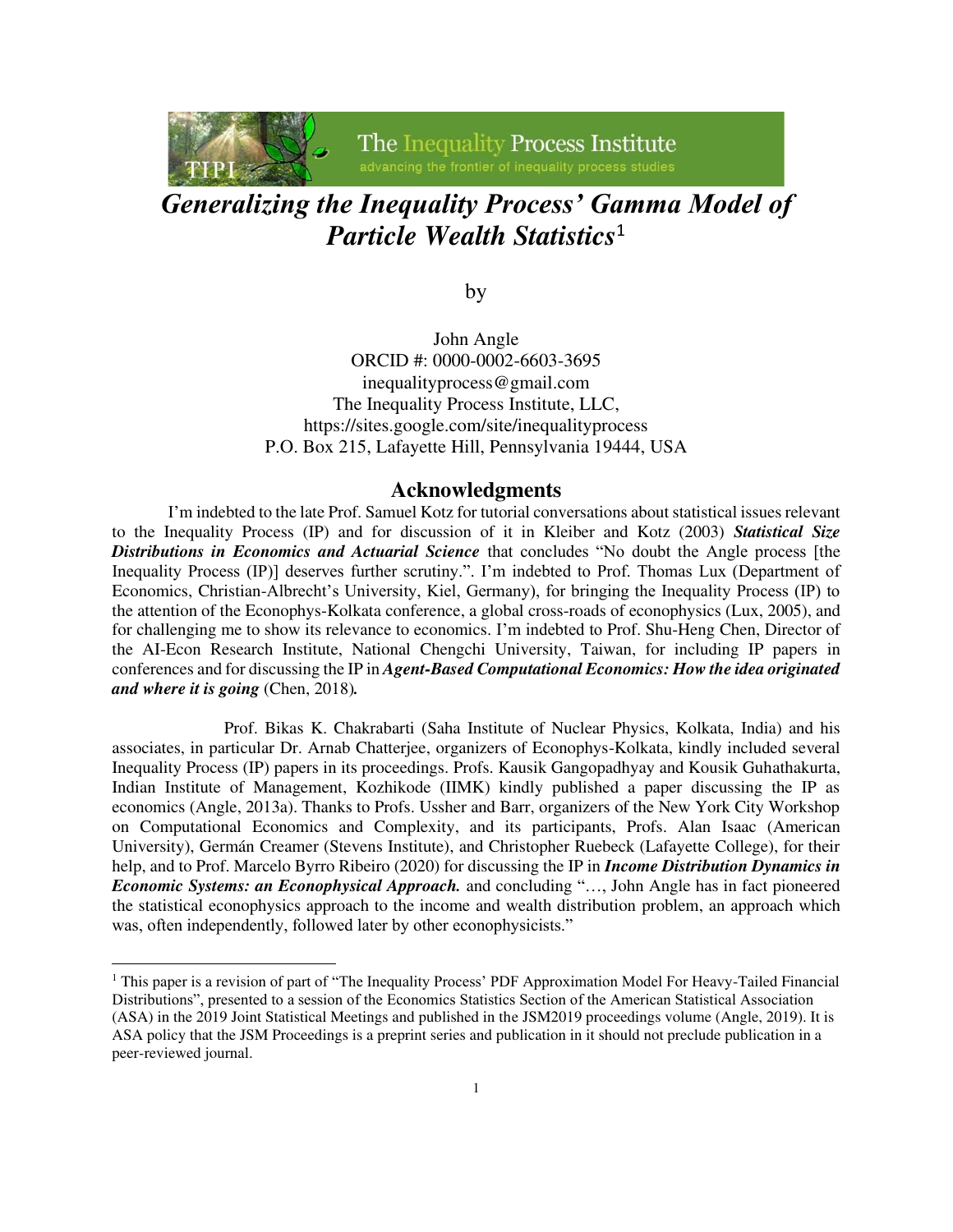## *Generalizing the Inequality Process' Gamma Model of Particle Wealth Statistics*

### **Abstract**

The Inequality Process (IP) has been tested and confirmed against data on incomes that are approximately gamma distributed. The IP's gamma pdf model implies statistics of IP particle wealth expressed algebraically in terms of IP parameters but only for the subset of IP parameters that generate approximately gamma distributions of particle wealth. Many empirical distributions of income and wealth have heavier-than-gamma right tails. This paper shows that a variance-gamma (VG) model can do what the IP's gamma pdf model does, but for the full set of IP particle parameters, thus generalizing the IP's gamma pdf model without loss of parsimony because the parameters and statistics of both pdf models are re-expressed in terms of the same IP parameters.

## **Key Words**

gamma pdf, heavier-than-gamma tails, Inequality Process, particle parameters, particle wealth, variance-gamma pdf

## **1.0 Introduction: The Inequality Process (IP) as a Statistical Law of Income and Wealth Distribution**

1.1 The Inequality Process

 The Inequality Process (IP) (Angle, 1983-2019) is a particle system, in which wealth, a positive quantity, is transferred between two particles according to the following rules:

- 1) All particles in a population are randomly paired.
- 2) Each pair flips and calls a fair coin.
- 3) The general pair is particle  $ψ$  and particle  $θ$ .
- 4) If particle  $\psi$  wins the toss, it takes an  $\omega_\theta$  share of particle  $\theta$ 's wealth.
- 5) If particle  $\theta$  wins the toss, it takes an ω<sub>ν</sub> share of particle ψ's wealth.
- 6) Repeat.

Particle wealth changes at each encounter. In the non-evolutionary version of the process, the share of wealth a particle gives up when it loses does not change. That share is its parameter, omega, ω. Particles that lose less when they lose (i.e., with smaller omega) have a higher expectation of wealth than particles that lose more, since the probability of loss is 50% for all.

1.2 The Inequality Process' (IP's) Wide Explanandum

The verbal theory from which the Inequality Process (IP) was abstracted (Angle, 1983, 1986) asserts that, on average, workers more productive of wealth are more sheltered in the competition for wealth than less productive workers. Despite the fact that that verbal theory and the IP's parsimony are not at all intuitive for many economists, the IP has a wide empirical explanandum. See Appendix A of "*A Variance-Gamma …"* . IP papers are grouped under fifteen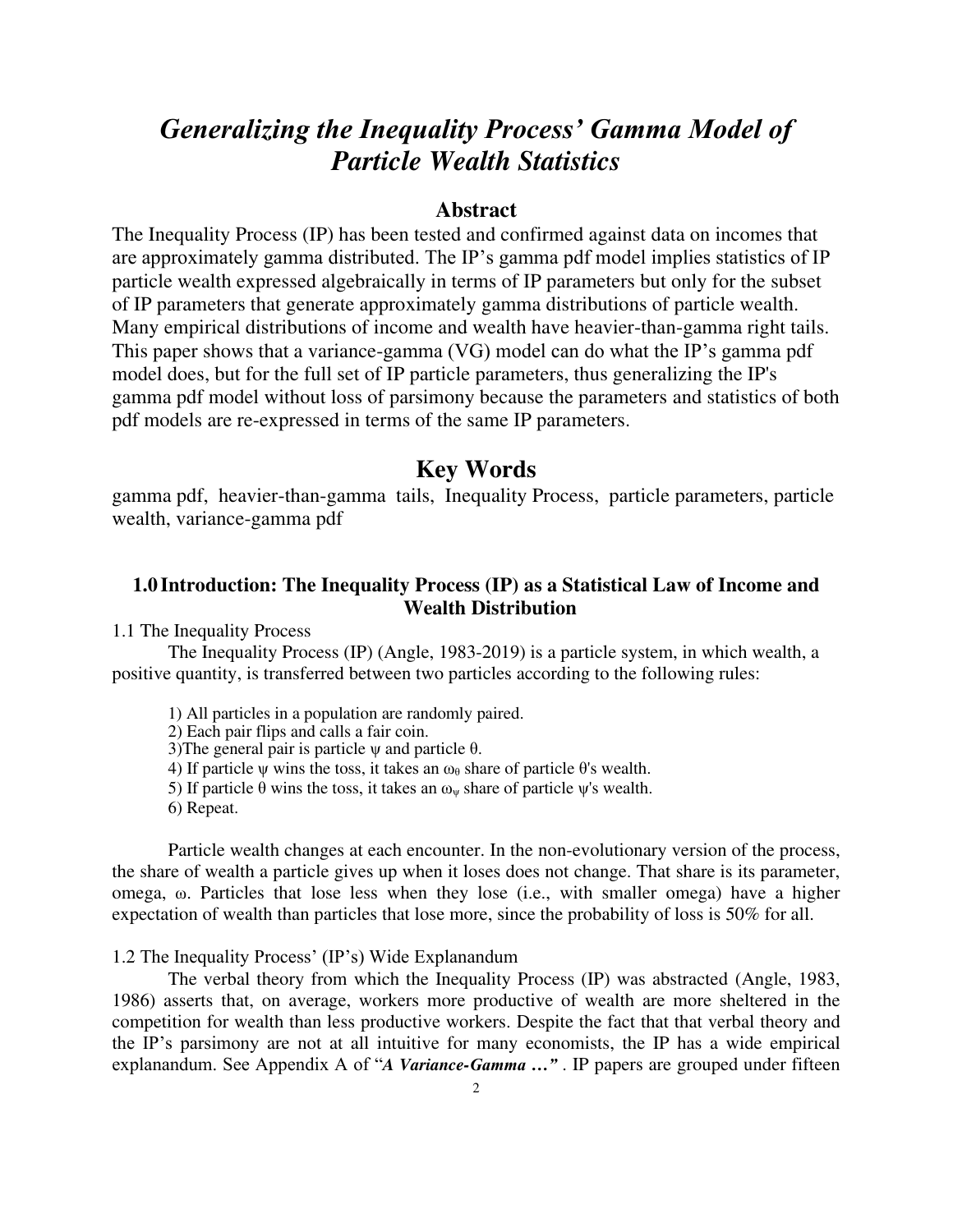headings in Appendix A.1. Seven verbal maxims of economics (never supposed before the IP to be joint implications of a single, parsimonious mathematical model) are listed in Appendix A.2. Appendix A.3 lists five "stylized facts" (fuzzy invariances) of the stock market implied by the IP. Angle (2019) discusses the conjecture that the IP's apparent ubiquity arises from its evolutionary optimality.

1.3 The Inequality Process (IP) is Similar to the Kinetic Theory of Gases Model

 Appendix B.1 describes the near isomorphism between the IP and the stochastic particle system of the Kinetic Theory of Gases (Whitney, 1990), the oldest and best known particle system of statistical physics. While the two particle systems have different properties, only two substitutions into the transition equations of one particle system converts it into the other. The IP's transition equations are stated in words in steps 2 through 5 above, and algebraically in Appendix B.1. Those two substitutions account for the difference in properties between the two particle systems since, apart from those substitutions, the two particle systems are isomorphic (Angle, 1990). This near isomorphism and the IP's combination of parsimony with wide empirical explanandum have perhaps facilitated the acceptance of the IP as econophysics. See Byrro Ribeiro's (2020:154-158) *Income Distribution Dynamics of Economic Systems: An Econophysical Approach* discussion of the IP that cites 29 IP papers. The IP is also discussed in a major review of agent-based modeling in economics (Chen, 2018).

1.4 The Inadequacy of the IP's Gamma PDF Model

The Inequality Process (IP) generates a distribution of wealth in the  $\omega_{\psi}$  equivalence class of particles defined by its particles having equal parameters, all omegas equal to  $\omega_{\psi}$ . The distribution of particle wealth in each  $\omega_{\psi}$  equivalence class is approximately fitted by a gamma probability density function (pdf) *if*  $\omega_{\psi}$  < 0.5.

Approximations to the gamma pdf's two parameters, its shape and scale parameters, in terms of particle omegas were found by:

 a) solving for the expectation of particle wealth in each equivalence class by recognizing that:

- i) the Inequality Process is ergodic,  $0.0 \le \omega_{\psi} \le 1.0$ ,
- ii) particle wealth converges to a stationary distribution,
- iii) each particle has an equal probability of encountering any particle,
- iv) the sum of wealth over all particles is constant,
- and via
- b) back-substitution over the time-horizon of the process,
- c) approximation to this solution by a negative binomial probability function (pf), and
- d) recognition of the close relationship of the gamma probability density function (pdf) to the negative binomial probability function.

a) is exact; b) is exact; d) is exact; but c) involves guessing and numerical search. The IP's gamma pdf model of wealth statistics in the  $\omega_{\psi}$  equivalence class, expressed in terms of  $\omega_{\psi}$  and the harmonic mean of  $\omega_{\nu}$  in the whole population,  $\tilde{\omega}$ , explains algebraically how omegas determine statistics of particle wealth. This algebraic explanation is more precise, compact, insightful, comparable, and communicable than the results of numerical search. However, this benefit of the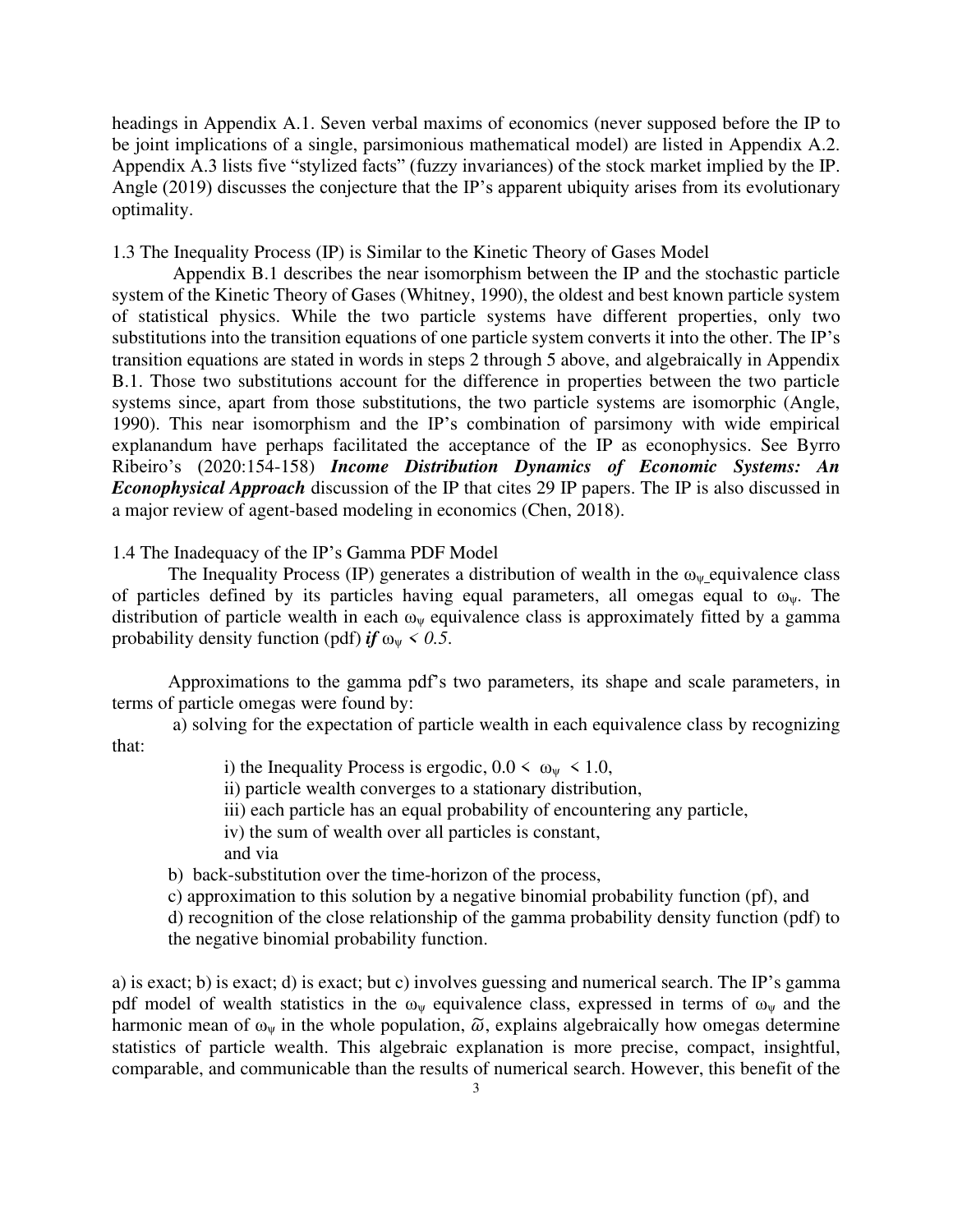IP's gamma pdf model is lost when  $\omega_y > 0.5$ , because when  $\omega_y > 0.5$  the IP generates distributions with heavier-than-gamma right tails, making the IP's gamma pdf model inapplicable. A parametric pdf model, like the IP's gamma pdf model for  $\omega_{\psi}$  < 0.5, is needed to see whether IP hypotheses, that hold when  $\omega_{\psi}$  < 0.5, also hold when  $\omega_{\psi}$  > 0.5. Murky numerics are the unsatisfactory alternative.

1.5 How the present paper generalizes the IP's gamma pdf model

So a generalization of the IP's gamma pdf model for  $\omega_y$  > 0.5, and preferably for the entire interval on which  $\omega_y$ 's are defined,  $0.0 \le \omega_y \le 1.0$ , is needed. A generalization should converge to the IP's gamma pdf model for  $\omega_{\psi}$  < 0.5. The present paper finds such a generalization, the variance-gamma (VG) pdf. The VG pdf has three parameters whereas the gamma pdf has two. Two of the VG's three parameters are closely related to the gamma pdf's two parameters and are employed in the IP's VG model. This paper finds a good approximation to the VG's third parameter in terms of IP parameters, the omegas,  $\omega_{\nu}$ , and  $\tilde{\omega}$  the harmonic mean of the of  $\omega_{\psi}$ 's in the whole population of IP particles. This third VG parameter fades as  $\omega_{\psi}$ approaches 0.5 from above, letting the VG model converge to the gamma model, thus generalizing the IP's gamma pdf model.

While the IP's VG model opens the way to testing IP hypotheses against data on income and wealth distributions with heavier-than-gamma right tails, no test of an IP hypothesis against an empirical distribution is performed in this paper. It is sufficient for one paper to show that the IP's VG model is a good approximation to IP particle wealth statistics in the  $\omega_{\psi}$  equivalence class when  $\omega_{\psi} > 0.5$ . Because all three of the VG's parameters are re-parameterized in the same quantities used to re-parameterize the gamma's two parameters, in terms of the omegas,  $\omega_{\psi}$  and  $\tilde{\omega}$ , the IP's VG model's generalization of the gamma model incurs no loss of parsimony.



Figure 1 (This figure displays the shapes of a family of gamma pdf's with the same scale parameter, 1.0, and different shape parameters. They are all right skewed.)

#### **2.0 Empirical Validation of the Inequality Process' (IP's) Gamma Model**

 Figure 1 plots the gamma probability density function (pdf) with five distinct values of its shape parameter and a fixed scale parameter. If the IP's gamma pdf model can be fitted to each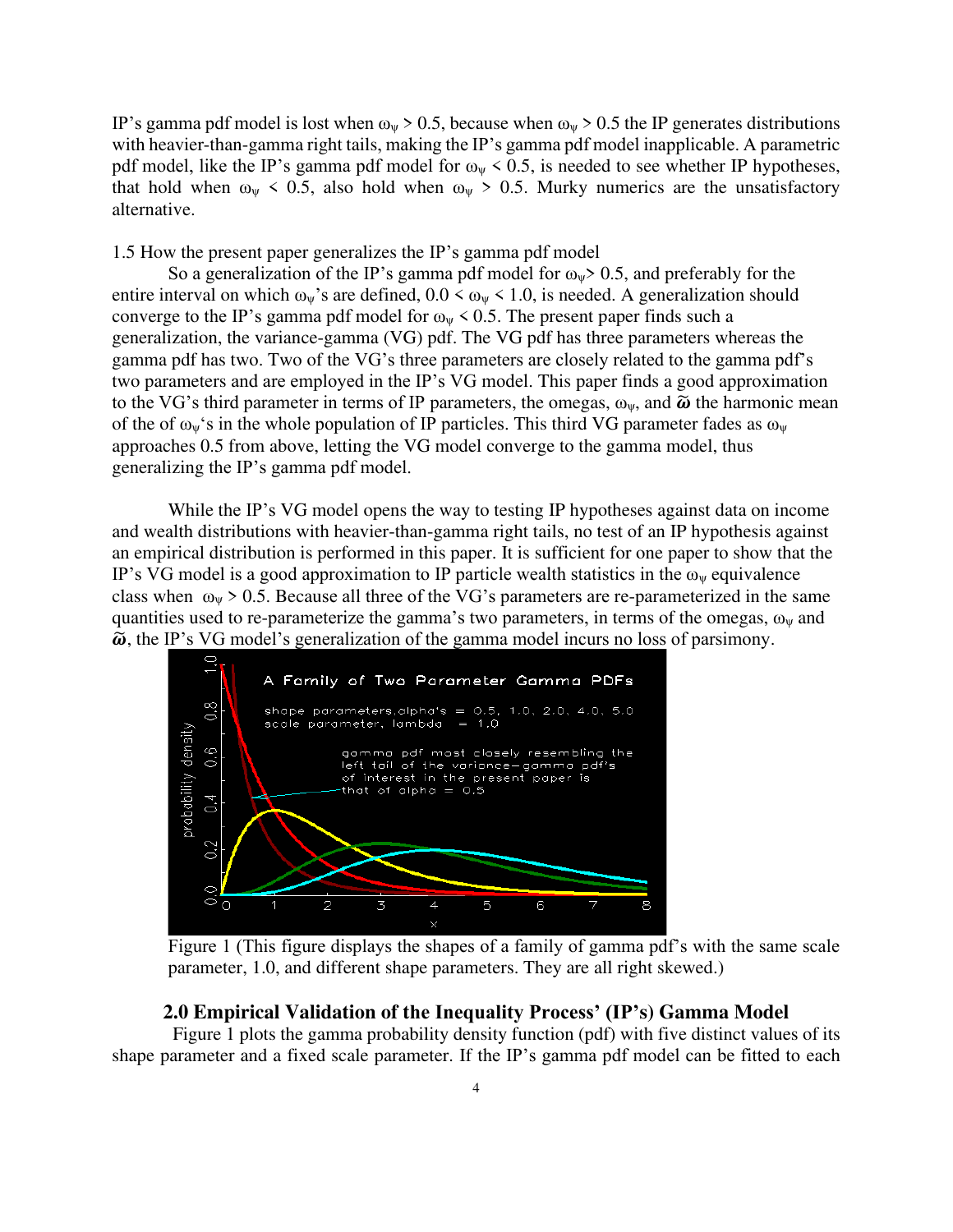partial distribution the relative frequency distribution of labor income conditioned on worker education, the test of the IP's main hypothesis: wealth is transferred via competition to more productive workers, can be tested, assuming the widely accepted proposition of human capital theory that education is an investment in productivity is made here.

The test of the hypothesis is:

 a) a gamma pdf fits each partial distribution of the distribution of labor income conditioned on worker level of education,

b) gamma shape parameters of these fits are positively correlated with worker level of education,

c) smaller  $\omega_{\psi}$  is associated with a larger gamma shape parameter fitted to the distribution of particle wealth in the  $\omega_{\psi}$  equivalence class,

if a), b), and c) then,

d) smaller  $\omega_{\psi}$  is associated with greater worker productivity.

This hypothesis has been confirmed in U.S. data (Angle, 1990, 2002, 2003, 2006, 2007b). See Figure 2. The gamma pdf curves in Figure 2 are fitted to data by a stochastic search over a vector of IP particle parameters to minimize squared error, weighted by the number of workers at each level of education.



Figure 2 (the solid curve is based on annual March Current Population Survey data, averaged over a decade; the dotted curve is the fitted gamma pdf re-parameterized in terms of IP particle parameters estimated from the distribution of labor income conditioned on worker education in a decade.).

#### **3.0The Inequality Process (IP) And Heavier-Than-Gamma-Tailed Distributions**

In the absence of the gamma pdf model of particle wealth, tests of IP hypotheses against wealth and income distributions with heavier-than-gamma right tails proceed using the clumsy,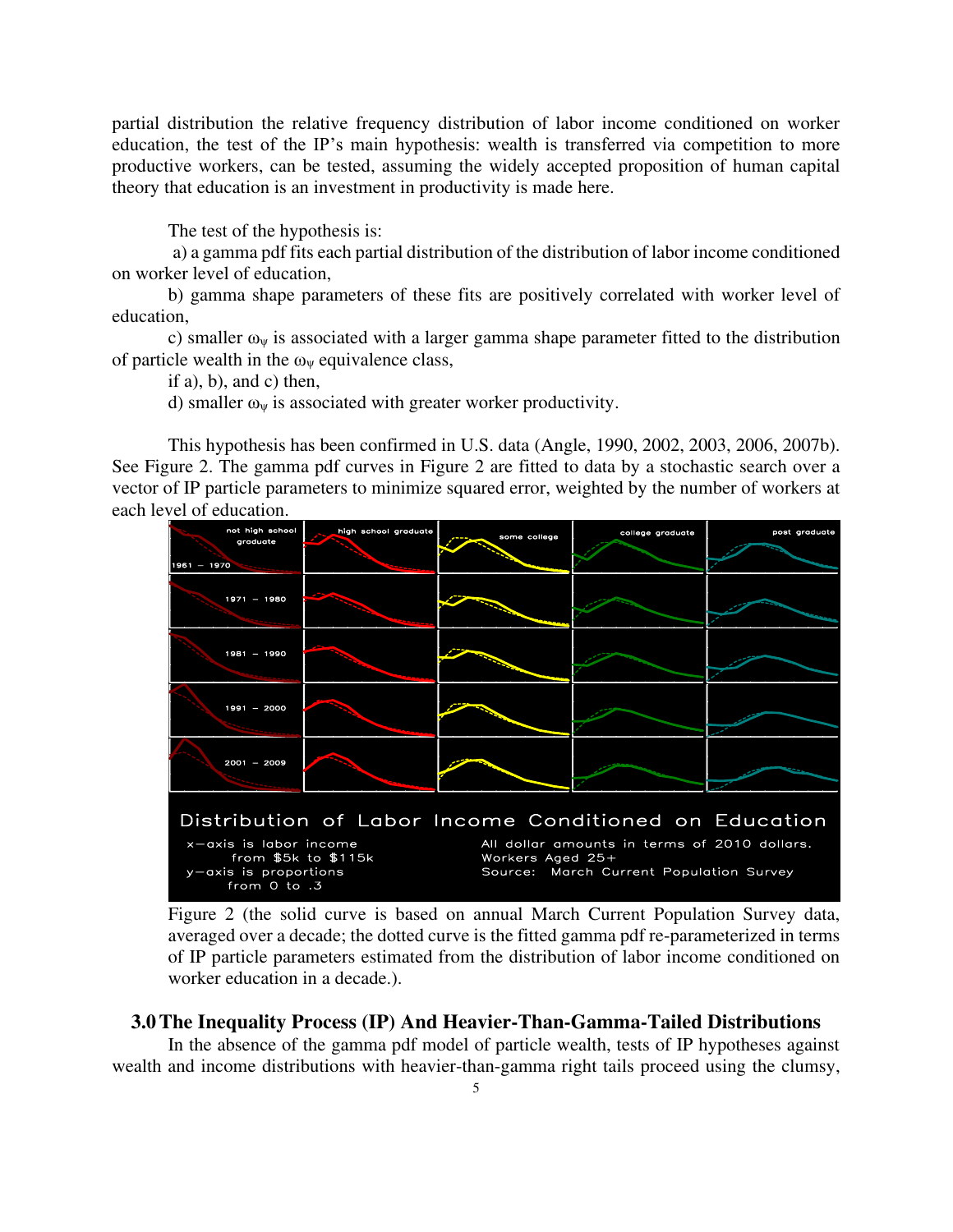murky numerical methods of such as the look of scatter plots. See Angle (2018). Better insight into how IP particle parameters are related to the statistics of heavier-than-gamma-tailed distributions requires the algebra provided by a pdf model of the IP's heavier-than-gamma-tailed particle wealth distributions, i.e.,  $\omega_{\psi} > 0.5$ , with that pdf model's parameters re-expressed in terms of IP particle parameters, the omegas,  $\omega_{\psi}$  and  $\tilde{\omega}$ , where  $\tilde{\omega}$  is the harmonic mean of the  $\omega$ 's of particles.

Figure 3 shows empirical distributions of income with heavier-than-gamma tails. Figure 3 is the analogue of Figure 2 for personal income from liquid assets, conditioned on recipients' level of education. Note that the relative frequency distributions of Figure 3 largely overlap, making them hard to distinguish by fitting a pdf to each relative frequency distribution. The differences between them are slight differences of density in their far right tails (the distribution over large incomes). While their relative frequency distributions are hard to distinguish regardless of what their moments, their means and variances, are. If the moments are distinctively different, the moments are preferable to the relative frequency distribution as a statistic to fit and to estimate parameters from.

#### 3.1 A Word About Distribution Tail Labels

 Right skewed distributions on the positive real line with "heavy" right tails, or, equivalently in statistical jargon, "fat" tails", are misleadingly named. Consider the extreme example of tail heaviness in a right tailed IP particle wealth distribution in a finite population of particles. In this population of n particles, there are n-1 particles with zero wealth and one particle with all wealth. That maximally rich particle is at the right limit of the relative frequency distribution of wealth on the x-axis. Up to that point, the right tail of the distribution is has zero density. The heaviness of a heavy-right-tailed distribution of wealth is not the presence of a large fraction of the population of particles in the right tail but rather the presence of a large proportion of that population's wealth in the right tail. See Resnick (2007) on the statistics of heavy-tailed distributions. Incidentally, this paragraph's example of a maximally heavy-tailed distribution would be replicated by the IP if all particles had an omega of 1.0. Since this situation is empirically uninteresting, particle parameters are stipulated to be less than 1.0.

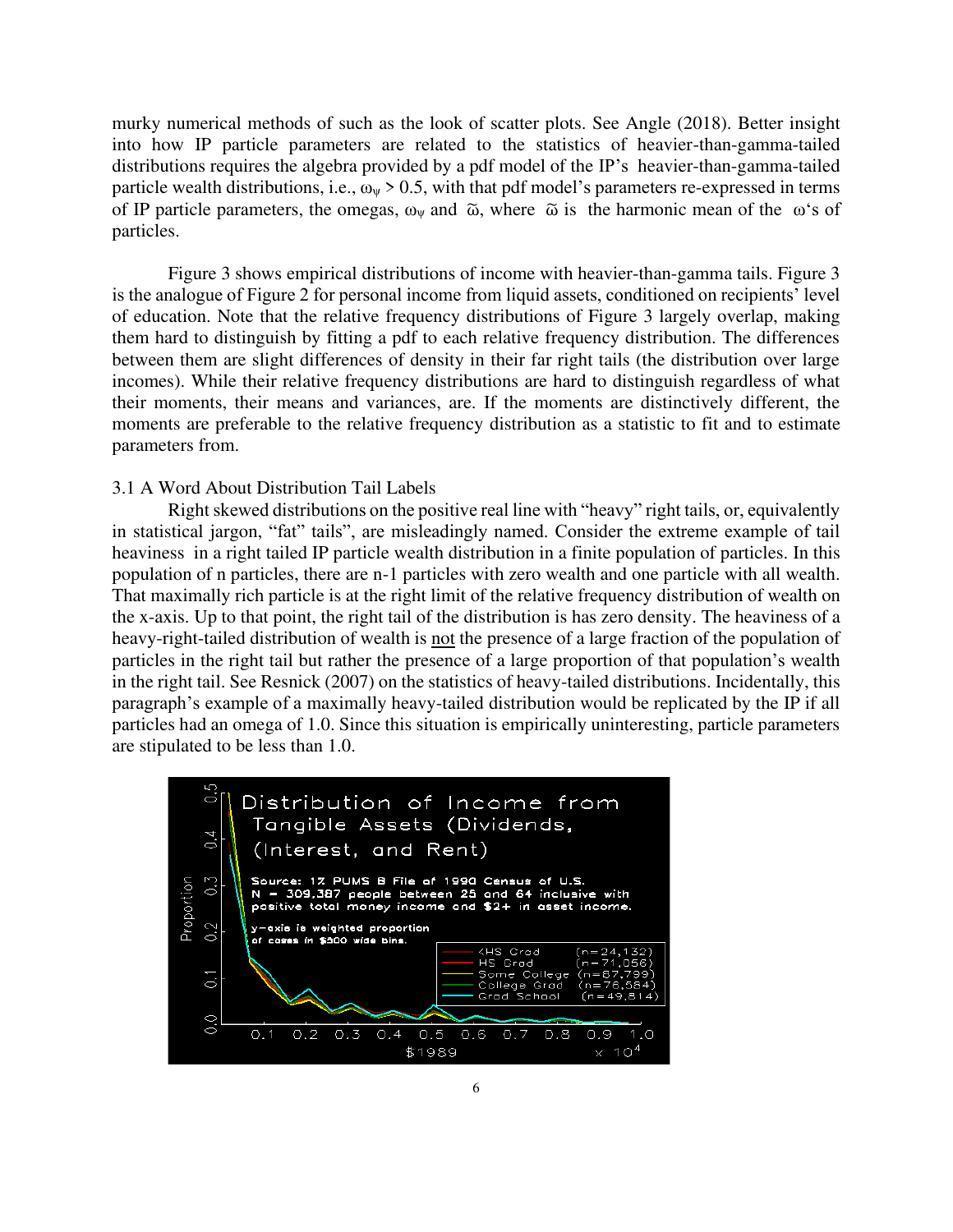#### Figure 3

#### **4.0 The Gamma PDF Becomes The IP's Gamma Model**

 Explaining how the Inequality Process' (IP's) variance-gamma pdf model generalizes the IP's gamma pdf model necessitates the examination of the IP's gamma pdf model, particularly how its shape and scale parameters are expressed in terms of IP particle parameters. The IP's gamma model is specific to the IP's stationary distribution of particle wealth in each  $\omega_{\psi}$ equivalence class of particles. The stationary distribution of particle wealth in the  $\omega_{\psi}$  equivalence class of particle is well approximated by a two parameter gamma probability density function (pdf) *if*  $0.0 < \omega_{\nu} < 0.5$ . The gamma pdf's two parameters are its shape parameter,  $\alpha$ , and its scale parameter, λ. See equation (4.1a):

$$
f(x) = \frac{\lambda^{\alpha}}{\Gamma(\alpha)} x^{\alpha - 1} e^{-\lambda x}
$$
  
\n
$$
x > 0
$$
  
\n
$$
\alpha = \text{shape parameter}
$$
  
\n
$$
\lambda = \text{scale parameter}
$$
  
\n(4.1a)

The two parameter gamma pdf (4.1a) becomes the IP gamma model with re-expression of the gamma pdf's shape and scale parameters in terms of IP particle parameters, the omegas, in the  $\omega_{\psi}$  equivalence class of particle:

| $X_{\psi}$           | wealth in the $\omega_{\psi}$ equivalence                                                              |
|----------------------|--------------------------------------------------------------------------------------------------------|
|                      | class in multiples of $\mu$                                                                            |
| $X_{\psi}$           | $\Omega$                                                                                               |
| $\alpha_{\Psi}$      | $1-\tilde{\omega}$<br>shape parameter<br>$\approx$                                                     |
| λ                    | $\omega_{\psi}$<br>$1-\widetilde{\omega}$<br>scale parameter<br>$\approx$<br>$\widetilde{\omega}$<br>μ |
| $\widetilde{\omega}$ | harmonic mean of $\omega_{\rm u}$ 's                                                                   |
| μ                    | unconditional mean of wealth                                                                           |

 $(4.1b)$ 

Where capital  $\Psi$  is the number of distinct  $\omega_{\psi}$  equivalence classes and  $w_{\psi}$  the fraction of the particle population in the  $\omega_{\psi}$  equivalence class, the harmonic mean of the  $\omega$ 's, is:

$$
\widetilde{\omega} \equiv \left( \sum_{\psi=1}^{\Psi} \frac{w_{\psi}}{\omega_{\psi}} \right)^{-1}
$$
\n(4.2)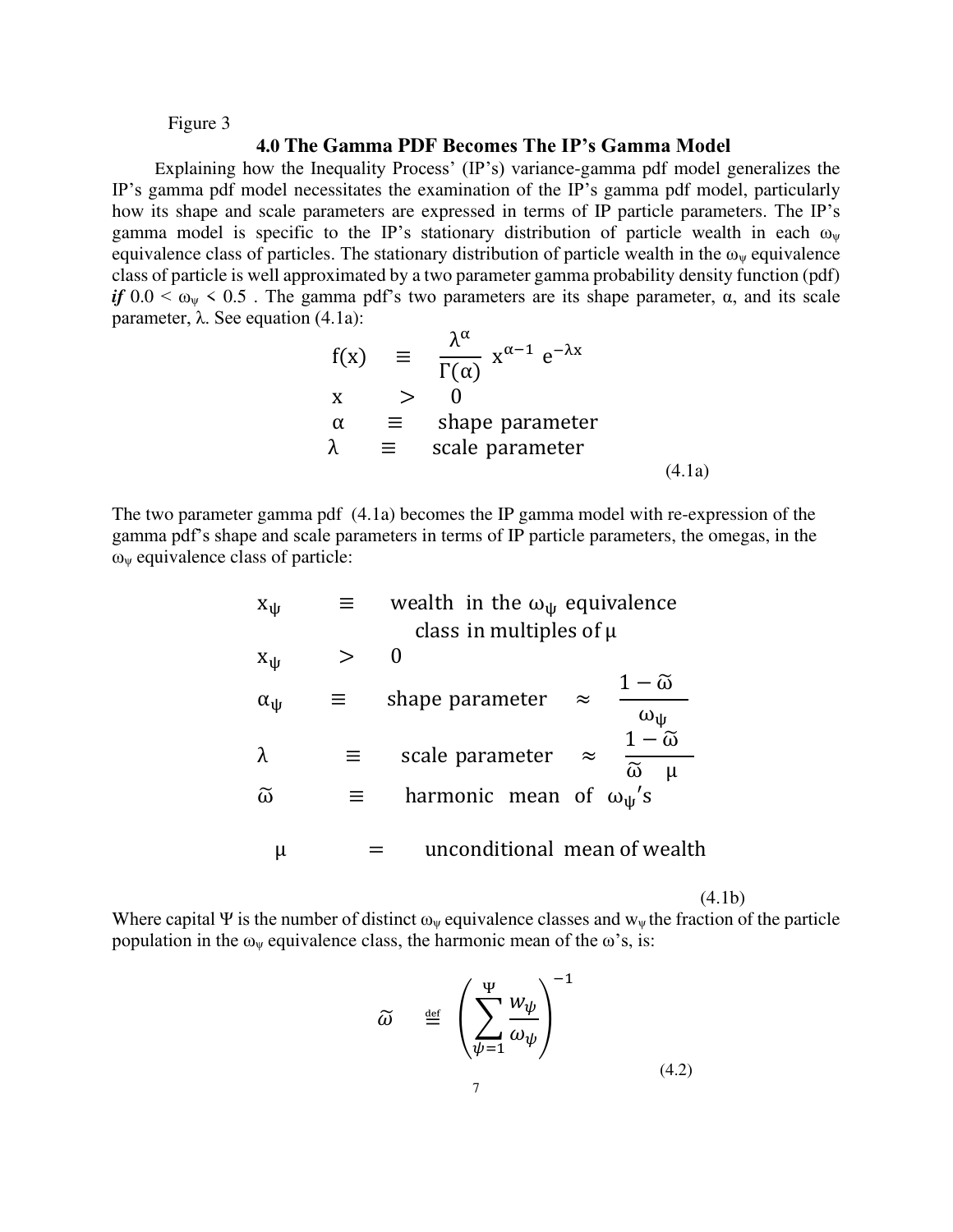Thus (4.1a) becomes the IP's gamma model of particle wealth in the  $\omega_{\psi}$  equivalence class of particles:

$$
f(x_{\psi}) \equiv \frac{\lambda^{\alpha_{\psi}}}{\Gamma(\alpha_{\psi})} x_{\psi}^{\alpha_{\psi}-1} e^{-\lambda x_{\psi}}
$$
\n(4.3)

4.1 The estimator of mean particle wealth  $\mu_{\psi}$ , in the  $\omega_{\psi}$  equivalence class in terms of particle parameters

(4.4) is the estimator of mean particle wealth in the  $\omega_{\psi}$  equivalence class,  $\mu_{\psi}$ , in terms of IP particle parameters. Given (4.1b), (4.4) follows from the expression for the gamma pdf's mean, α/λ. However (4.4)'s derivation worked the other way around, (4.1b)'s expressions for α and λ were in part derived from (4.4) which is implied by:

- a) the random pairing of all particles for competition,
- b) the constancy of population mean wealth,
- c) the permanence of particle parameters, and,
- d) the ergodicity and convergence to stationarity of the Inequality Process.

Consequently, (4.4) does not depend on  $\omega_{\psi}$  being in the interval  $0.0 < \omega_{\psi} < 0.5$  because (4.4) does not depend on the IP's gamma pdf model.

$$
\mu_{\psi} = \left( \frac{\tilde{\omega} \mu}{\omega_{\psi}} \right) \tag{4.4}
$$



#### Figure 4

Figure 4 shows the estimates of the conditional means, the  $\mu_w$ 's, in each  $\omega_w$  equivalence class, based on (4.4) (plotted as the unseen dashed piecewise linear curves), and the estimates made directly from observations on the particle wealth of the 1,000 particles in each of the five  $\omega_{\psi}$ equivalence classes in each of the 37 IP simulations described in section 4.2 (solid piecewise linear curves). The dashed piecewise linear curves are not visible in Figure 4 because the two sets of estimates are so close that they overlap in Figure 4.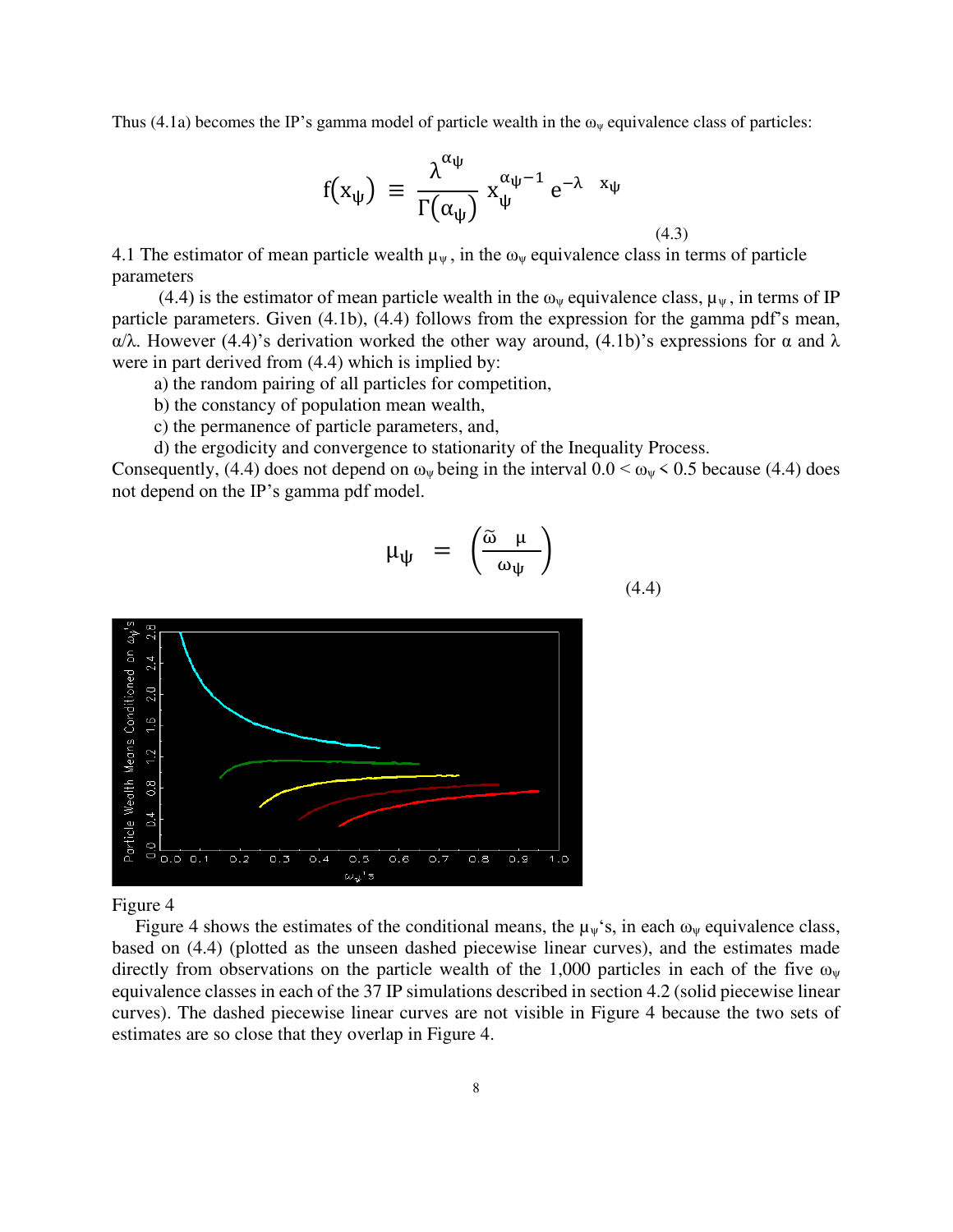(4.4) can be deduced from an examination of Figure 5. Figure 5 plots the change in wealth of an IP particle on the y-axis against its wealth before the encounter on the x-axis. The change in wealth is due to a competitive encounter with another particle. See the IP's transition equations in Appendix B.1. Note the asymmetry of gains and losses and the approximate equality of losses with mean gains at mean particle wealth in each  $\omega_{\psi}$  equivalence class in Figure 5.



Figure 5

4.2 Solution of the Inequality Process Via Simulation

Each IP particle's parameter,  $\omega$ , the number of particles in each  $\omega_{\psi}$  equivalence class, and the whole population's harmonic mean of particle parameters,  $\tilde{\omega}$  are known before each simulation run begins. Each particle's wealth is observable as the simulation proceeds. Five  $\omega_{\psi}$ equivalence classes are distinguished in the 37 IP simulations generating estimates displayed in Figures 4, and 6 through 8. Each of the 37 simulations of the IP has a set of five particle parameters,  $\omega_{\nu}$ 's, one parameter to each  $\omega_{\nu}$  equivalence class containing 1,000 particles. The first of the 37 IP simulations starts with { .05, .15, .25, .35, .45 } as its set of parameters. All 5,000 particles are involved in every iteration of every IP simulation. Pairing of particles for competition in each iteration of the IP is random. Without loss of generality, the grand mean of particle wealth in the population of 5,000 particles is 1.0 for interpretability and computational stability. After 2,000 iterations of the Inequality Process with a particular set of five  $\omega_{\psi}$ 's, the wealth of particles in each of the five  $\omega_{\nu}$  equivalence classes is recorded. 2,000 iterations allow each IP simulation to converge to its stationary distribution. The mean and variance of particle wealth in each  $\omega_{\psi}$ equivalence class are calculated from its 1,000 particles. The standard errors of estimate of these statistics are negligible.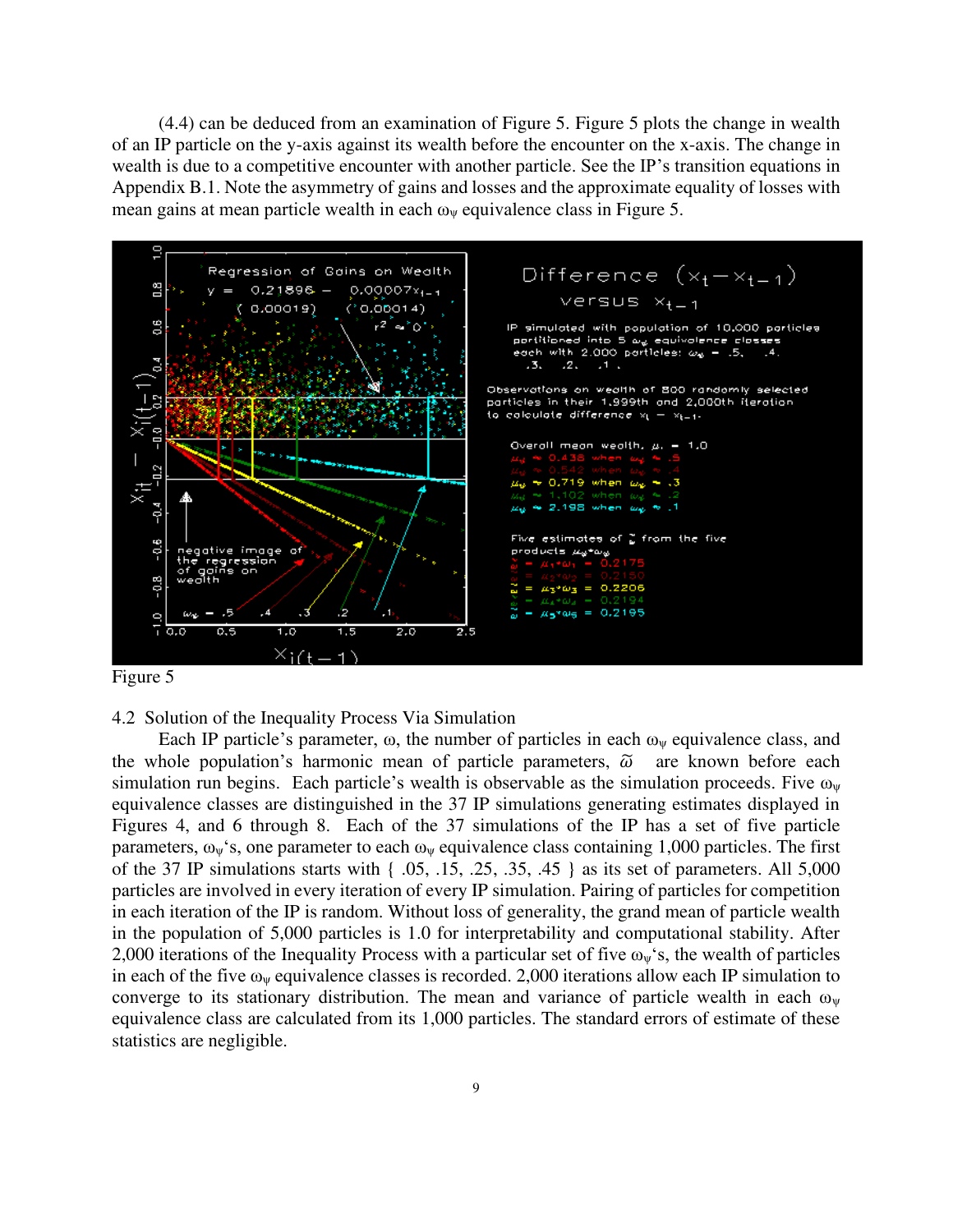The first IP simulation with IP particle parameters { .05, .15, .25, .35, .45 } provides the leftmost point estimates graphed in Figures 4 and 6 through 9. After each IP simulation is run, the set of five parameters is incremented by .0125 . The second IP simulation is identical to the first simulation except that its set of  $\omega_y$ 's is {.0625, .1625, .2625, .3625, .4625}, and, so on, through 35 more IP simulations, the last one of which is done with the  $\omega_{\psi}$  set {.5, .6, .7, .8, .9 }. The 37 simulations of the IP are programmed in the GAUSS language (Aptech Systems, 2012).



#### Figure 6

 Figures 6 and 7 compare the IP gamma pdf model's estimates of the variance of particle wealth in each  $\omega_{\psi}$  equivalence class with the variance estimated directly from particle wealth in that  $\omega_{\nu}$  equivalence class. Figure 6 shows that the IP gamma model variance estimates are serviceable approximations if their  $\omega_{\psi}$ 's are in the interval  $0.0 < \omega_{\psi} < 0.5$ . Figure 7 shows that the IP gamma model variances become poorer approximations as  $\omega_{\psi}$ 's exceed .5.



4.3 The Re-parameterized Gamma PDF Model's Estimator of the Variance of Particle Wealth

 As previously noted, variances are a more reliable statistic to fit than the frequency distribution of IP particle wealth with heavier-than-gamma tails, i.e. for  $\omega_{\nu}$ 's exceeding .5 . So it is appropriate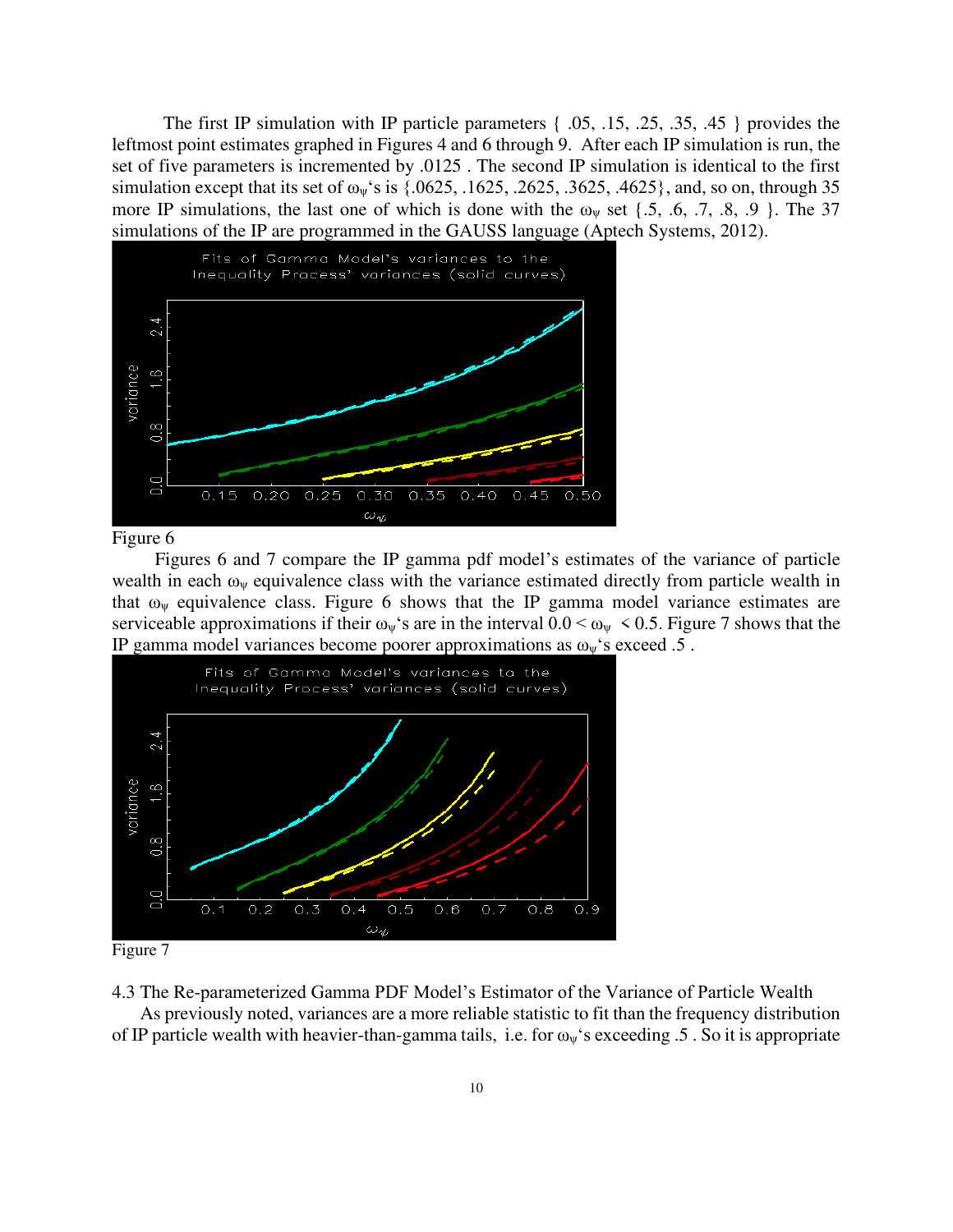to review the IP gamma model's variances of particle wealth in the  $\omega_{\psi}$  equivalence class, variance $F_{\text{IP ul}}$ , starting with the definition of the variance:

variance 
$$
\stackrel{\text{def}}{=} E[(x - E[x])^2]
$$
  
=  $E[x^2] - (E[x])^2$  (4.5)<sup>2</sup>

The variance of a gamma distributed random variable, x, here particle wealth in the  $\omega_{\psi}$  equivalence class is the ratio of the shape parameter,  $\alpha$ , to the square of the scale parameter,  $\lambda$ :

$$
variance_{\text{TIP}\psi} = \frac{\alpha_{\psi}}{\lambda^2} \tag{4.5a}
$$

So, given (4.1b), the re-parameterization of  $\alpha$  and  $\lambda$  in terms of  $\omega_{\psi}$  and  $\tilde{\omega}$ , (4.5a) becomes:

variance<sub>TIP<sup>ψ</sup></sub> 
$$
\approx
$$
  $\frac{(\tilde{\omega} \mu)}{\omega_{\psi}}$   $\frac{(\tilde{\omega} \mu)}{(1-\tilde{\omega})} = \frac{(\tilde{\omega} \mu)^2}{\omega_{\psi}(1-\tilde{\omega})}$  (4.5b)

$$
= \mu_{\psi} \frac{(\tilde{\omega} \mu)}{(1 - \tilde{\omega})} \tag{4.5c}
$$

 $(4.5)^2$ 

(4.5c) factors out (4.4),  $\mu_{\psi}$ , from (4.5b). Note that the variance of particle wealth in each  $\omega_{\psi}$ equivalence classes is the product of its mean of particle wealth (particle wealth conditioned on ωψ) and *the same scaling quantity for all ωψ equivalence classes,* the inverse of the reparameterization of  $\lambda$ .

## **5.0 Features An IP Model For**  $\omega_{\psi}$  **| 0.0 <**  $\omega_{\psi}$  **< 1.0 Should Have**

A generalization of the IP's gamma pdf model of particle wealth in the  $\omega_{\psi}$  equivalence class for the full interval  $\omega_{\psi}$  |  $0.0 < \omega_{\psi}$  < 1.0 should satisfy the following six constraints:

- 1) The generalization must approximate IP particle wealth statistics when  $\omega_{\psi} > .5$ .
- 2) The generalization should converge to the statistics of the IP's gamma model as  $\omega_{\psi}$ decreases past 0.50, since the gamma pdf model is adequate when  $\omega_{\psi}$  < .5;
- 3) The generalization must have the same estimator for mean particle wealth in the  $\omega_{\psi}$ equivalence class as equation (4.4), same as the gamma pdf model's, since (4.4) appears to be exact in expectation for all  $\omega_y$  0.0 <  $\omega_y$  < 1.0.
- 4) It is convenient if the generalization is so closely related to the gamma pdf that the expressions for the gamma shape and scale parameters in terms of IP particle parameters, ω<sub>ν</sub> and  $\tilde{\omega}$ , are preserved as shape and scale parameters of the generalization.  $\tilde{\omega}$  is the harmonic mean of ω's in the whole population of particles.
- 5) The generalization must have all of its other parameters expressible in terms of IP particle parameters,  $\omega_{\nu}$  and  $\tilde{\omega}$ .
- 6) The generalization would be particularly welcome if it were a pdf already in use as a model of heavier-than-gamma tailed distributions of income or wealth.

<sup>2</sup>Finding the first and second gamma pdf moments around zero is an elementary integration. To find the first moment around zero, increment the exponent on x in  $(4.1a)$  by one and integrate over x from zero to positive infinity. To find the second moment around zero, increment the exponent on x in (4.1a) by two and integrate over x from zero to positive infinity.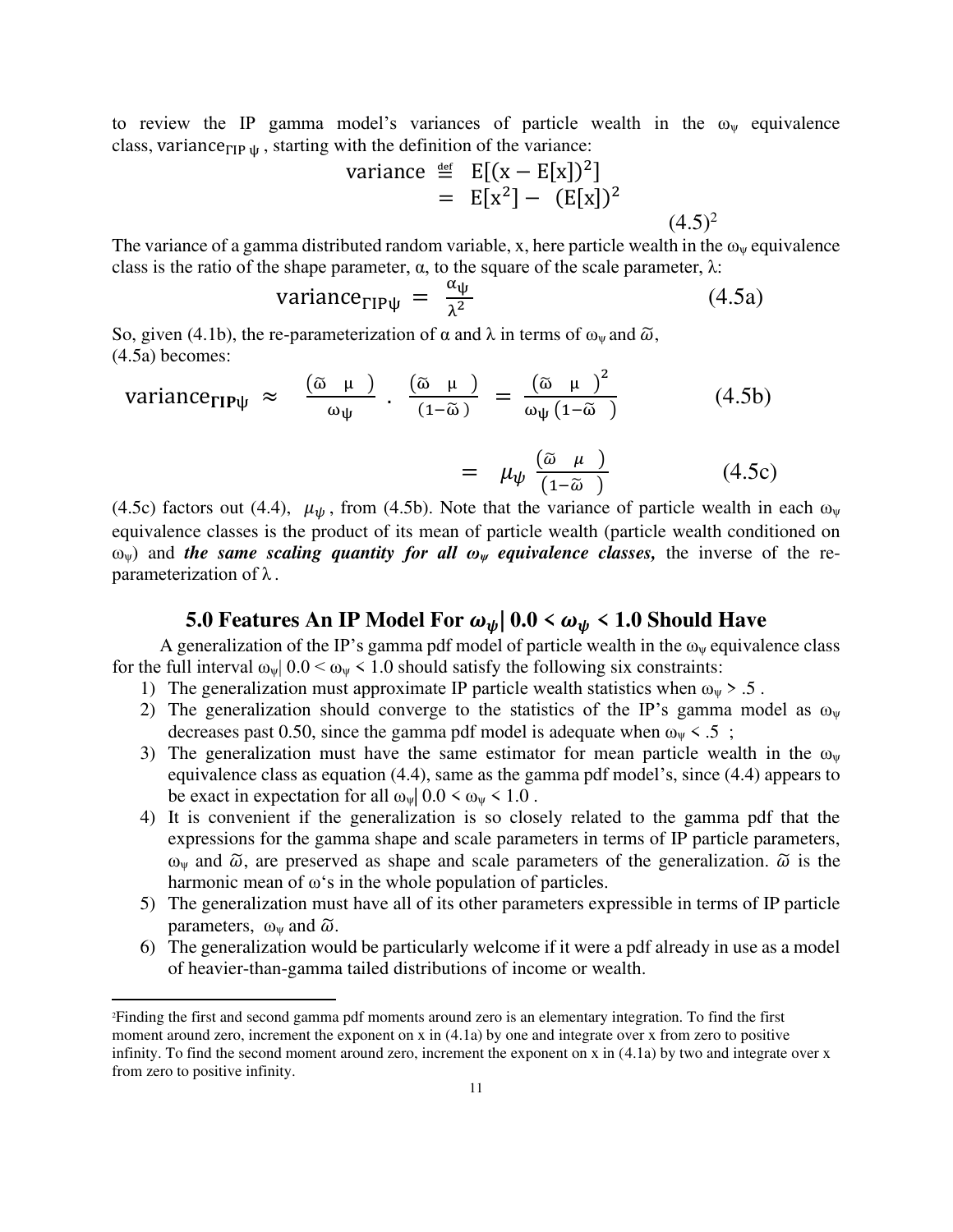The variance-gamma (VG) pdf satisfies all these constraints if it can be shown that constraint #5 can be satisfied. The variance-gamma (VG) pdf has three parameters. Section 5.1, next, shows that two of the VG's three parameters are analogues of the gamma pdf's shape and scale parameters. Expressions for these two gamma parameters in terms of IP parameters exist, i.e. (4.1b). Section 6.0 introduces an expression for the VG's third parameter in terms of IP particle parameters,  $\omega_{\psi}$ and  $\tilde{\omega}$ , that works for  $\omega_{\psi}$  | 0.0 <  $\omega_{\psi}$  < 1.0, the entire interval on which  $\omega_{\psi}$ 's are defined.

 Since the variance-gamma (VG) pdf is used to model right skewed, heavy-tailed financial distributions (Madan and Seneta (1990), Seneta, (2004), Finlay (2009), and Fiorani (2009)), it is conceivable that the VG's modeling of IP wealth distributions where  $\omega_{\psi} > 0.5$  may have empirical relevance. However, there is no excursion in this paper into the attempt to demonstrate that empirical relevance.

5.1 The close relationship between the variance-gamma (VG) pdf and the gamma pdf

 Compare the gamma pdf's characteristic function with the VG's pdf, i.e. (5.1) and (5.2), respectively, below. They differ only by one term. It appears in the denominator of the VG's characteristic function but not the gamma's. It is the VG's term containing  $\sigma^2$ .  $\sigma^2$  gives the VG a heavier right tail than the gamma's.

 Because (5.1) and (5.2) are otherwise equal, the re-parameterization of the gamma pdf's shape and scale parameters in terms of IP particle parameters, (4.1b), is assigned to their VG pdf counterparts. This decision is justified by the fact that  $\sigma^2 \rightarrow 0$  implies that the VG pdf -> gamma pdf, because their respective characteristic functions, (5.1) and (5.2), converge as  $\sigma^2 \rightarrow 0$ . Note: the presentation here of the variance-gamma (VG) pdf closely follows Kotz, Kozubowski, and Podgorski's (2001) discussion of the VG pdf. Kotz, Kozubowski, and Podgorski (2001) discuss the Laplace Distribution and its generalizations. The variance-gamma (VG) pdf is one of these. Kotz et al. (2001: 180) write: "In this book we use the terms Bessel function distribution and variance-gamma distribution interchangeably with the name generalized Laplace distribution ….". All algebra quoted from their text is in their notation, beginning with (5.2).

 What is needed for the variance-gamma (VG) pdf to satisfy the above set of six constraints is an expression for the VG's  $\sigma^2$  in terms of IP particle parameters,  $\omega_{\psi}$  and  $\tilde{\omega}$ . This reparameterization is prompted by the comparison of the two characteristic functions.

Equation (4.1a) is the two parameter gamma pdf with shape and scale parameters unconstrained by re-parameterization in terms of IP particle parameters. Its characteristic function of the two parameter gamma pdf is:

$$
\Psi_{\Gamma}(t) \equiv \left(\frac{1}{1 - \left(\frac{it}{\lambda}\right)}\right)^{\alpha} \tag{5.1}
$$

where:

$$
\alpha \equiv
$$
 shape parameter > 0

 $\lambda \equiv scale parameter > 0$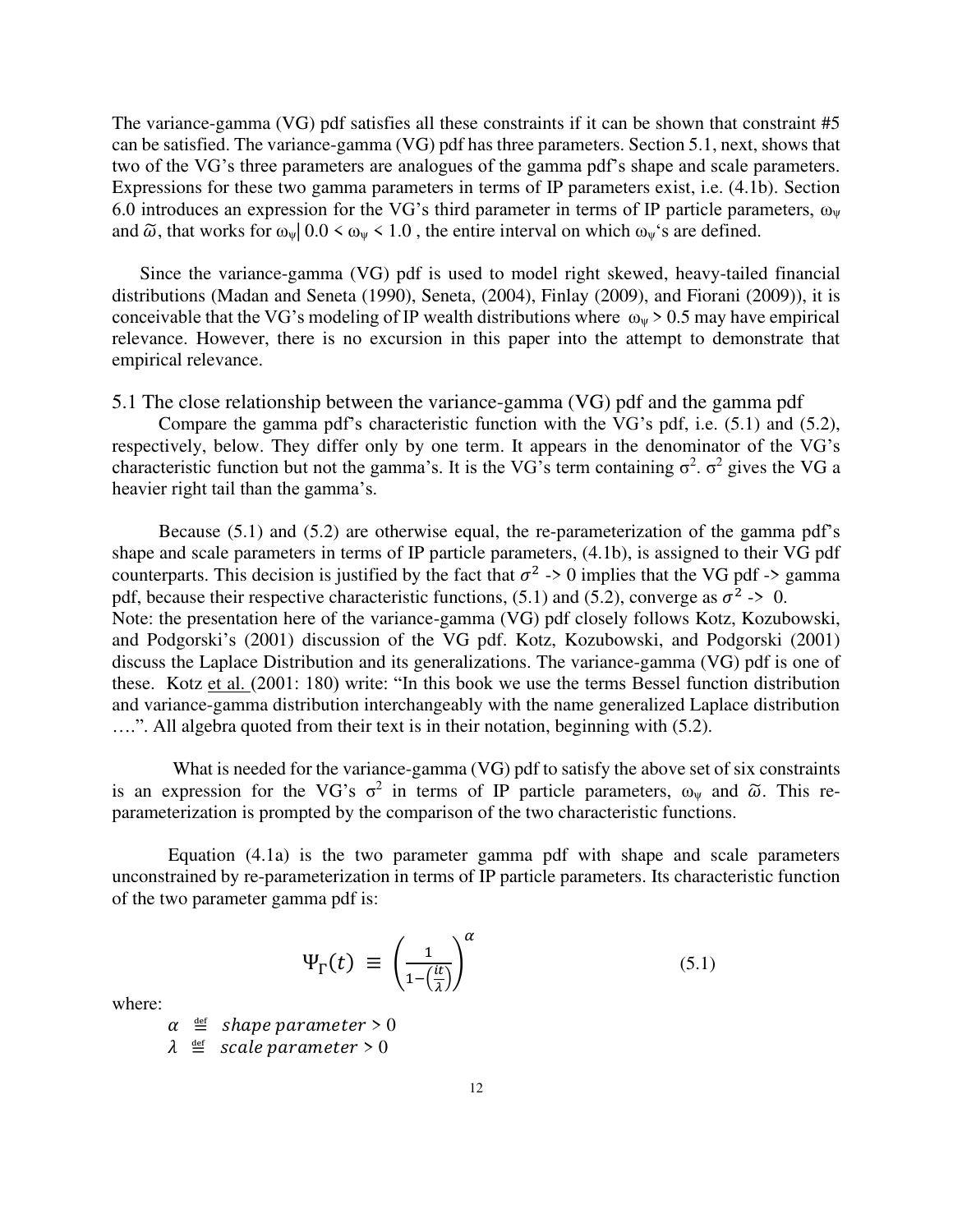and  $i = \sqrt{-1}$ .

 The characteristic function of the variance-gamma pdf (VG) equals that of the gamma pdf up to the VG's extra (third) parameter,  $\sigma^2$ , in the denominator of the VG's characteristic function (5.2),  $\sigma^2$ . Kotz <u>et al.</u>, (2001) gives VG's characteristic function as:

$$
\Psi_{VG}(t) \equiv \left(\frac{1}{1 + \frac{1}{2}\sigma^2 t^2 - i\mu t}\right)^{\tau}
$$
\n(5.2)

where:

 $\mu, \tau \in \mathbb{R}^+$ (positive real numbers)

(5.2) is definition 4.1.1 of Kotz et al. (2001: 180). The gamma pdf's two parameters,  $\alpha$  and  $\lambda$  and their IP approximations in terms of  $\omega_{\nu}$  and  $\tilde{\omega}$  (leaving the t subscript that indicates which set of IP parameters is being simulated off) become the VG pdf parameters:

$$
\tau = \alpha \approx \frac{1 - \tilde{\omega}}{\omega_{\psi}}
$$
  

$$
\mu = 1/\lambda \approx \left(\frac{\tilde{\omega} \mu}{1 - \tilde{\omega}}\right)
$$
 (5.3a,b)

 *NB!: The left hand sides of (5.3a,b) are in Kotz et al. (2001) notation, while the far right hand sides are in terms of IP parameters. Kotz et al. (2001) notation for VG scale parameter µ in (5.2), appearing on the left hand side of (5.3b), should not be confused with the '* $\mu$ *' of equations* (4.1b), (4.4), and the far right hand side of (5.3b). In IP notation  $\mu$  *is the unconditional mean of IP particle wealth. The decision to keep Kotz et al.'s (2001) notation in expressions quoted from Kotz et al. (2001) necessitates using 'µ' to denote these two different quantities. Context makes clear what 'µ' denotes in each instance.* 

Some authors write the gamma pdf's scale parameter as  $β = 1/λ$  with  $β$  as the gamma scale parameter. Expressing the gamma pdf's scale parameter this way is consistent with Kotz, et al.  $(2001)$ 's notation for the VG scale parameter,  $\mu$ . So one could re-write (5.3b) as:

$$
\mu = \beta \approx \left(\frac{\tilde{\omega} \mu}{1 - \tilde{\omega}}\right) \tag{5.3c}
$$

5.2 Three Reasons to Fit the VG's Variance Rather than its PDF 5.21 Reason 1

 It is not practical to fit a VG pdf directly to frequency distributions of IP particle wealth with heavier-than-gamma right tails. The reason why is illustrated by Figure 3. Its income distributions with heavier-than-gamma right tails largely overlap. So do distributions of IP particle wealth when particles are in  $\omega_y$  equivalence classes with their  $\omega_y$ 's > 0.5, those with heavier-than-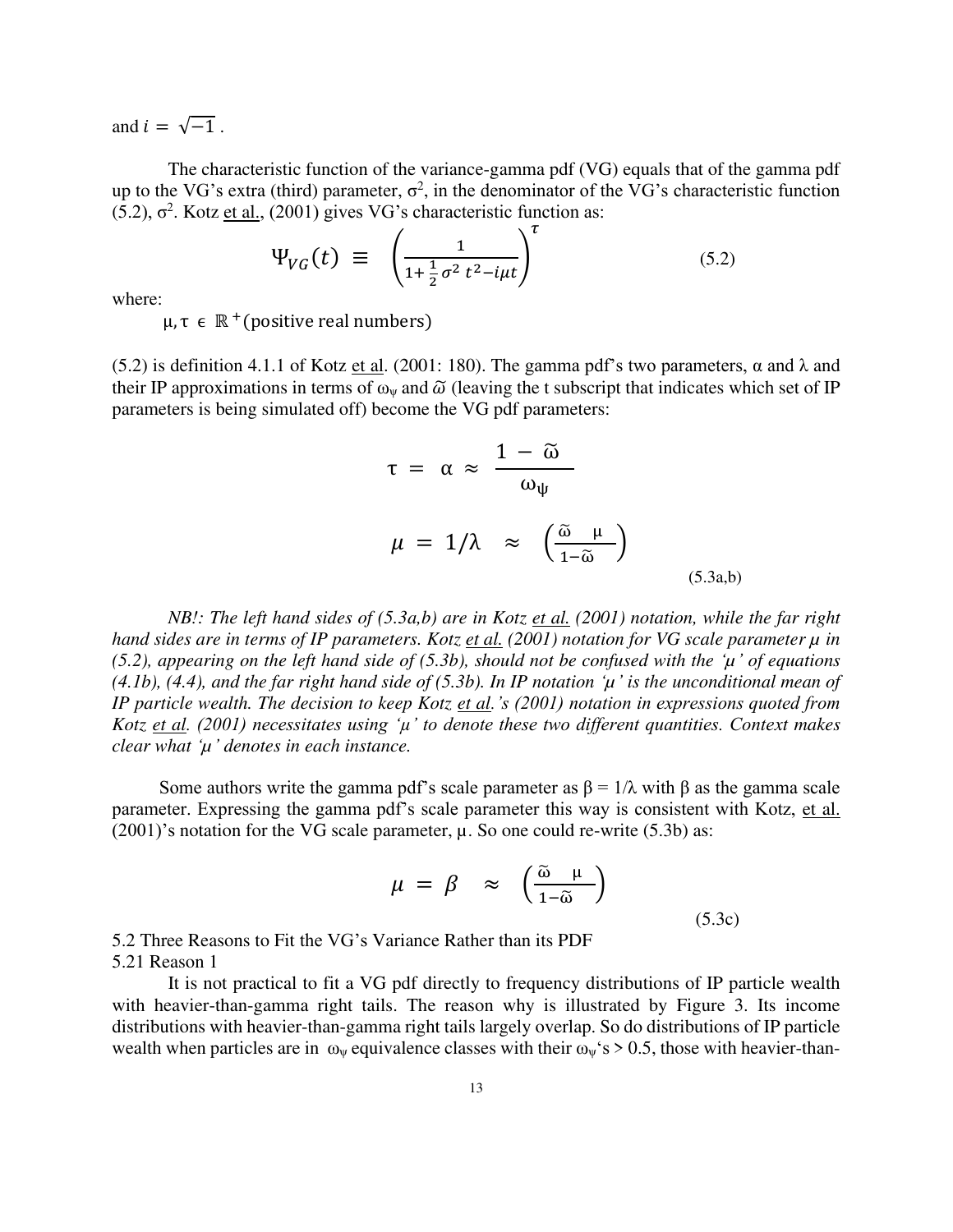gamma right tails. Such distributions differ subtly in their small densities over large amounts of particle wealth, i.e., they do not have distinctly different relative frequency distributions. However, they do have distinctly different variances. Hence the need to fit variances.

#### 5.22 Reason 2

The second reason not to fit a variance-gamma (VG) pdf directly to a relative frequency distribution of IP particle wealth in the  $\omega_{\nu}$  equivalence class is that the VG parameter tau,  $\tau$ , the analogue of the gamma pdf's parameter alpha,  $\alpha$ , in (5.1) and (5.2), the respective characteristic functions, has to be an integer for the VG's density function to exist in closed algebraic form (Kotz et al., 2001: 192). As you can see from eqs.  $(4.1b)$  and  $(5.3a)$ , tau, τ, expressed in terms of IP particle parameters, will not in general be an integer.<sup>3</sup>

#### 5.23 Reason 3

The third reason the VG pdf should be fitted to the variance of IP particle wealth in the is that, as Kotz et al., (2001) state, the VG's moment generating function, (5.4), is not limited to integer tau,  $\tau$ . Higher moments than the variance might be fitted, but these are noisier than the variance. The variance is preferable to the second moment around zero because the variance of particle wealth in the  $\omega_{\nu}$  equivalence class incorporates the reliably estimated mean of particle wealth in that particle equivalence class. Kotz et al. (2001:192) state the VG's moment generating function as<sup>4</sup>:

$$
E(Y^{n}) = \frac{1}{\sqrt{\pi \Gamma(\tau)}} \sum_{k=0}^{\lfloor \lfloor n/2 \rfloor \rfloor} {n \choose 2k} \sigma^{2k} \mu^{n-2k} 2^{k} \Gamma(1/2 + k) \Gamma(\tau + n - k)
$$
\n(5.4)

 Eq. (5.4) generates moments around zero. The first two VG moments around zero in Kotz et al. (2001) notation, instantiated from (5.4), are:

$$
E[X] = \tau \mu
$$
  
\n
$$
E[X^2] = (\tau + 1)\tau \mu^2 + \tau \sigma^2
$$
\n(5.5)

Note that since the gamma pdf's mean is α/λ, or equivalently, αβ from (5.3b,c), (5.5) implies that the gamma's mean equals the VG's mean,  $E[x]$ , where x is particle wealth. See (4.5) for the calculation of the variance from the first moment (the mean) and second moment around zero. Note that the VG's parameter,  $\sigma^2$ , the parameter not shared with the gamma pdf, appears in the VG's second moment around zero, but not its mean. Consequently, because the second moment around zero appears in the variance (4.5), an estimator for  $\sigma^2$  must be found in terms of ω<sub>ψ</sub> and  $\tilde{\omega}$  if the  $\omega_w$ 's are to be estimated from the VG's variance fitted to IP particle wealth variances without foreknowledge of their  $\omega_{\psi}$ 's or from empirical income or wealth distributions.

<sup>&</sup>lt;sup>3</sup> The utility of the Inequality Process' stationary distribution to model the VG's pdf between integer values of tau,  $\tau$ is not pursued here.

<sup>&</sup>lt;sup>4</sup> Kotz et al., (2001) define '[[n/2]]' as the greatest integer less than or equal to n/2. Γ() is the gamma function (not to be confused with the gamma pdf). The gamma function is defined as  $\Gamma(\alpha) \equiv \int_0^{\infty} x^{\alpha-1} e^{-x} dx$ .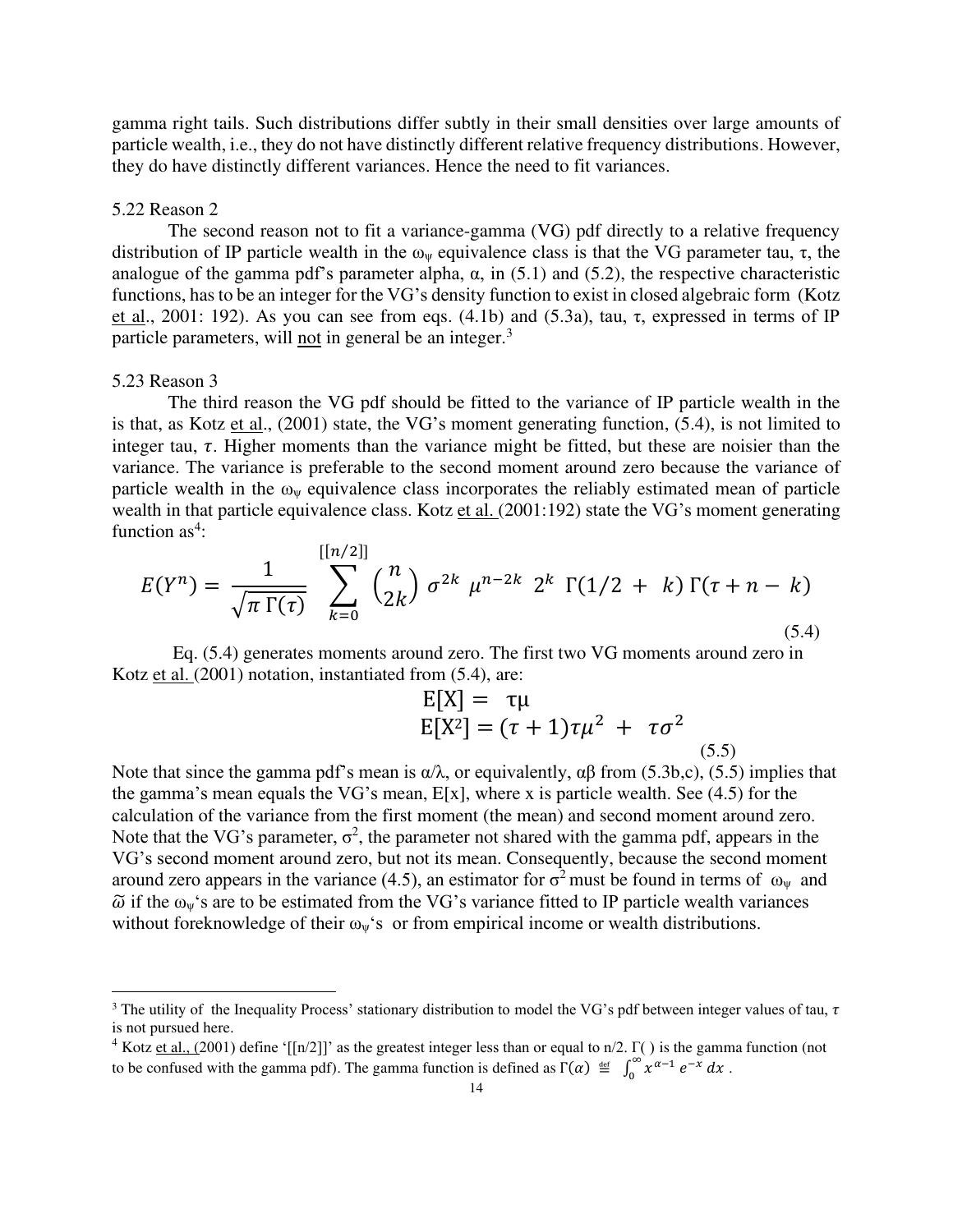## **6.0 Re-Expressing VG Parameter**  $\sigma^2$  **in Terms of**  $\omega_\psi$  **and**  $\widetilde{\omega}$

6.1 The Inequality Process' (IP's) Variance-Gamma (VG) Model of the variance of particle wealth in the  $\omega_{\nu}$  equivalence class

The VG pdf's variance of its distributed quantity x, calculated from (5.5) according to (4.5), and stated in Kotz et al. (2001), is:

variance<sub>VG</sub> = 
$$
\tau(\mu^2 + \sigma^2)
$$
  
=  $\tau\mu^2 + \tau\sigma^2$  (6.1)

(6.1) is in Kotz <u>et al.</u> (2001) notation. The first term of (6.1),  $\tau \mu^2$ , equals the IP gamma model's variance in the  $\omega_{\psi}$  equivalence class of particles, given (4.1b) and (5.3):

variance<sub>TIP<sup>µ</sup></sub> = 
$$
\frac{\alpha}{\lambda^2}
$$
  $\approx$   $\left(\frac{1-\tilde{\omega}}{\omega_{\psi}}\right) \cdot \left(\frac{\tilde{\omega} \mu}{1-\tilde{\omega}}\right)^2 = \frac{(\tilde{\omega} \mu)^2}{\omega_{\psi}(1-\tilde{\omega})}$   
 =  $\frac{(\tilde{\omega} \mu)}{\omega_{\psi}}$   $\frac{(\tilde{\omega} \mu)}{(1-\tilde{\omega})}$  (6.2)

The  $\mu$  in (6.2) is the unconditional mean of particle wealth, its meaning in the Inequality Process.

The second term in (6.1),  $\tau \sigma^2$ , is a non-negative add-on to the gamma pdf's variance in the  $ω<sub>ψ</sub>$  equivalence class, guaranteeing that the VG's variance is equal to or greater than IP gamma pdf model's variance, and converges to it as  $\sigma^2 \to$  zero. An expression for  $\sigma^2$  in the  $\omega_\psi$  equivalence class,  $\sigma_{\psi}^2$ , in terms of IP parameters would make the IP's VG model as algebraically interpretable and useful for  $\omega_y | 0.0 \le \omega_y \le 1.0$  as the IP's gamma pdf model is for  $\omega_y | 0.0 \le \omega_y \le 0.5$ .

6.2 Finding an expression for the parameter the VG does not share with the gamma pdf,  $\sigma_{\psi}^2$ , in terms of IP particle parameters in the  $\omega_{\psi}$  equivalence class

Figure 6 and Figure 7 show that an expression for  $\sigma_{\psi}^2$  in terms of IP particle parameters should act like a dimmer-switch (rheostat) making  $\sigma_{\psi}^2$  smaller as  $\omega_{\psi}$  -> 0.5 and less. (5.2) implies the dimmer-switch interpretation of  $\sigma_{\psi}^2$  by showing that the VG's characteristic function, and consequently all its statistics, converge to those of the gamma pdf as  $\sigma_{\psi}^2$  approaches zero. See Figure 8, in which the IP's VG model's variance (6.4) incorporates (6.3) as  $\sigma_{\psi}^2$ . Figure 8 shows (6.3), an expression for  $\sigma_{\psi}^2$ , yields good fits for IP parameters  $\omega_{\psi}$  | 0.0 <  $\omega_{\psi}$  < 1.0. Compare Figure 8b to Figure 8a or to Figure 7, with  $\omega_{\psi}$ 's greater than 0.5.

$$
\sigma_{\psi}^2 \approx \omega_{\psi}^4 \left( \frac{\tilde{\omega} \mu}{1 - \tilde{\omega}} \right)
$$

(6.3)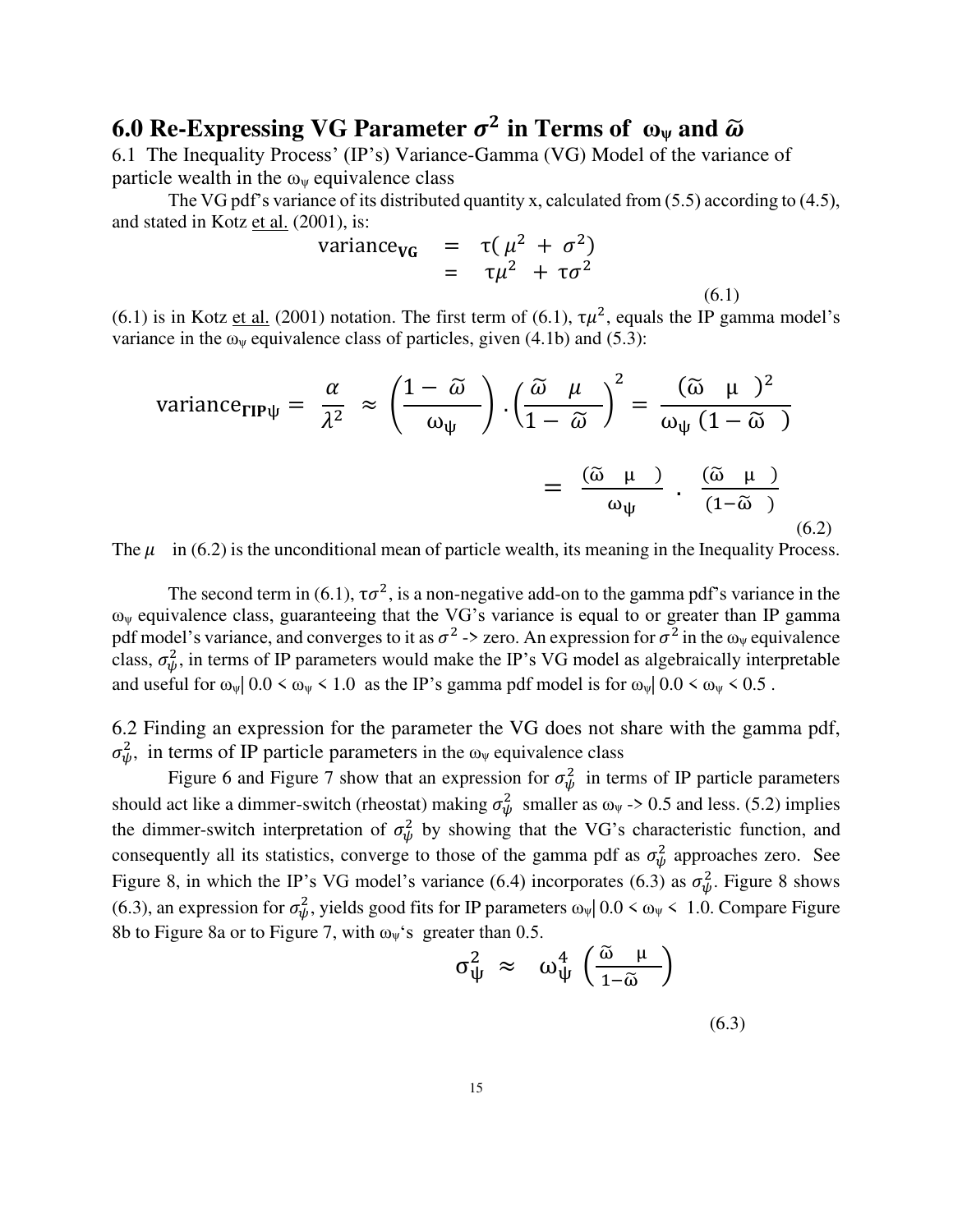No claim is made for (6.3) other than it fulfills the "dimmer-switch" constraint  $\omega_{\psi}$  -> 0.5 implied by (5.2) and (6.3) provides a good approximation as demonstrated in Figure 8. The IP's VG estimator of the variance of particle wealth in the  $\omega_{\psi}$  equivalence class becomes with (6.3):

variance<sub>VGIP</sub>
$$
\psi
$$
 =  $\tau(\mu^2 + \sigma^2)$  Kotz, et al. (2001) notation  
and in IP notation:  

$$
\approx \left(\frac{1-\tilde{\omega}}{\omega_{\psi}}\right) \left[\left(\frac{\tilde{\omega}}{1-\tilde{\omega}}\right)^2 + \omega_{\psi}^4 \frac{(\tilde{\omega} \mu)}{(1-\tilde{\omega})}\right]
$$

$$
\approx \mu_{\psi} \frac{(\tilde{\omega} \mu)}{(1-\tilde{\omega})} + \mu_{\psi} \omega_{\psi}^4
$$
(6.4)

 $\omega_{\psi}^{4}$  is the "dimmer-switch" term forcing the VG's variance to converge to the gamma's as  $\omega_{\psi}$ decreases. (6.3) and (6.4) imply that  $\omega_{\psi} = 0.5$  is just approximately where  $\sigma_{\psi}^2$  became small enough to be ignored.



Figure 8

## **7.0 Conclusions**

The present paper finds an expression for  $\sigma_{\psi}^2$ , the parameter of the variance-gamma (VG) pdf not shared with the gamma pdf, in terms of  $\omega_{\psi}$  and  $\tilde{\omega}$ , in the  $\omega_{\psi}$  equivalence class of Inequality Process (IP) particles.  $\omega_{\psi}$  is the parameter of an IP particle, the amount of its wealth it loses to another particle if it loses its encounter with that particle.  $\tilde{\omega}$  is the harmonic mean of all the  $\omega$ 's in the population of particles.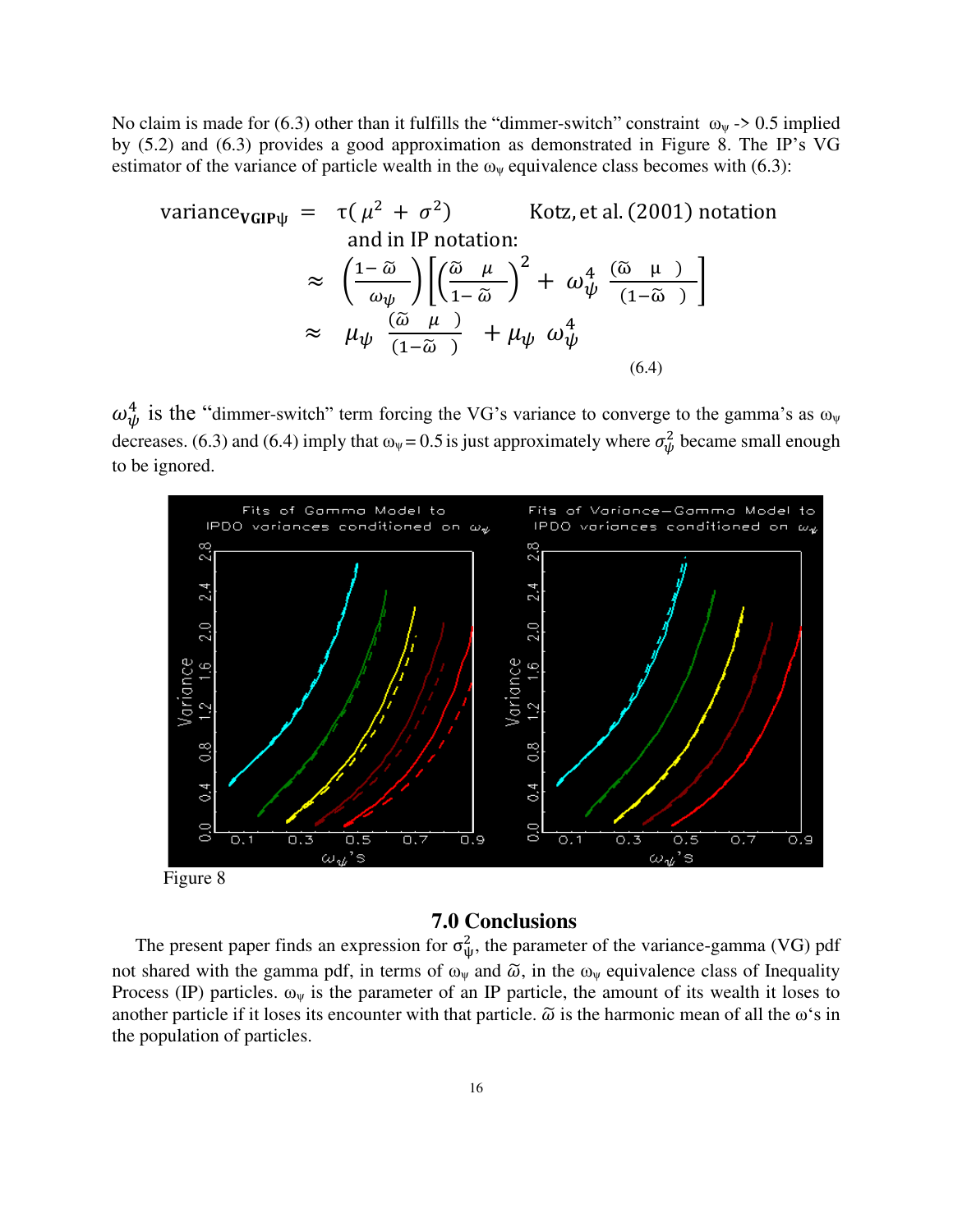The IP's variance-gamma (VG) pdf model like the IP's gamma pdf model is a parametric model of the distribution of particle wealth in the  $\omega_{\psi}$  equivalence class of IP particles, and all other statistics of particle wealth in that equivalence class. A parametric model of wealth statistics in the  $\omega_{\psi}$  equivalence class is needed to test whether statistics of IP wealth are consistent with the verbal theory from which the IP was abstracted (Angle, 1983, 1986), and whether the IP implies statistical invariances in empirical distributions of income and wealth. The hypotheses tested are in terms of IP particle parameters. It is possible to do these tests numerically but numerics are less conclusive than the clarity, precision, compactness, insightfulness, comparability, communicability, and clues for further research that statistics expressed in an algebra of IP particle parameters provide *if* the parametric model fits statistics of IP particle wealth.

 The IP's gamma pdf model is satisfactory as a parametric model of IP particle wealth in the  $\omega_{\nu}$  equivalence class *if* the  $\omega_{\nu}$  in question is less than 0.5, i.e., particles in its equivalence class lose less than half their wealth in any one encounter with another particle. But the IP's gamma pdf model leaves the top half of the interval on which the  $\omega$ 's are defined,  $\omega_{\psi}$ | 0.50 <  $\omega_{\psi}$  < 1.0, terra incognita because ω's in this interval generate IP particle wealth distributions with heavier-thangamma pdf right tails, i.e., the gamma pdf does not fit. But the variance-gamma (VG) pdf, with its three parameters expressed in terms of IP particle parameters fits the variance of particle wealth in the  $\omega_{\psi}$  equivalence class for  $\omega_{\psi}$  0.50  $\leq \omega_{\psi}$  < 1.0 and converges to the IP's gamma pdf model as  $\omega_{\psi}$  $\sim 0.50$  from above and continues downward. Thus the IP's VG pdf model generalizes the IP's gamma pdf model and enables the testing of IP hypotheses expressed in terms of its particle parameters for particle wealth distributions with heavier-than-gamma right tails, and, potentially empirical distributions of income and wealth with heavier-than-gamma tails. The reason why the variances of distributions with heavier-than-gamma tails are fitted rather than their relative frequency distributions of wealth or income is explained in the text. Testing IP hypotheses against empirical distributions with heavier-than-gamma-tails with the IP's VG model is a project for further research.

## **8.0 Appendices Appendix A.1: Confirmed Inequality Process (IP) Hypotheses**

1. The universal pairing (all times, all places, all cultures, all races) of the appearance of extreme social inequality in the chiefdom, the society of the god-king, after egalitarian hunter/gatherers acquire a storeable food surplus (Angle, 1983, 1986).

2. The pattern of the Gini concentration ratio of personal wealth and income over the course of techno-cultural evolution beyond the chiefdom (Angle, 1983, 1986).

3. The right skew and gently tapering right tail of all distributions of income and wealth, a broad statement of the Pareto Law of income and wealth distribution. (Angle, 1983, 1986).

4. a) The sequence of shapes of the distribution of labor income by level of worker education, b) why this sequence of shapes changes little over decades, and c) why a gamma pdf model works well for fitting the distribution of labor income at each level of worker education (Angle, 1990, 2002, 2003, 2006, 2007b);

5. How the unconditional distribution of personal income appears to be gamma regardless of level of geographic aggregation although the gamma distribution is not closed under mixture (Angle, 996);

6. Why sequences of Gini concentration ratios of labor income by level of education from low to high recapitulates the sequence of Gini concentration ratios of labor income over the course of techno-cultural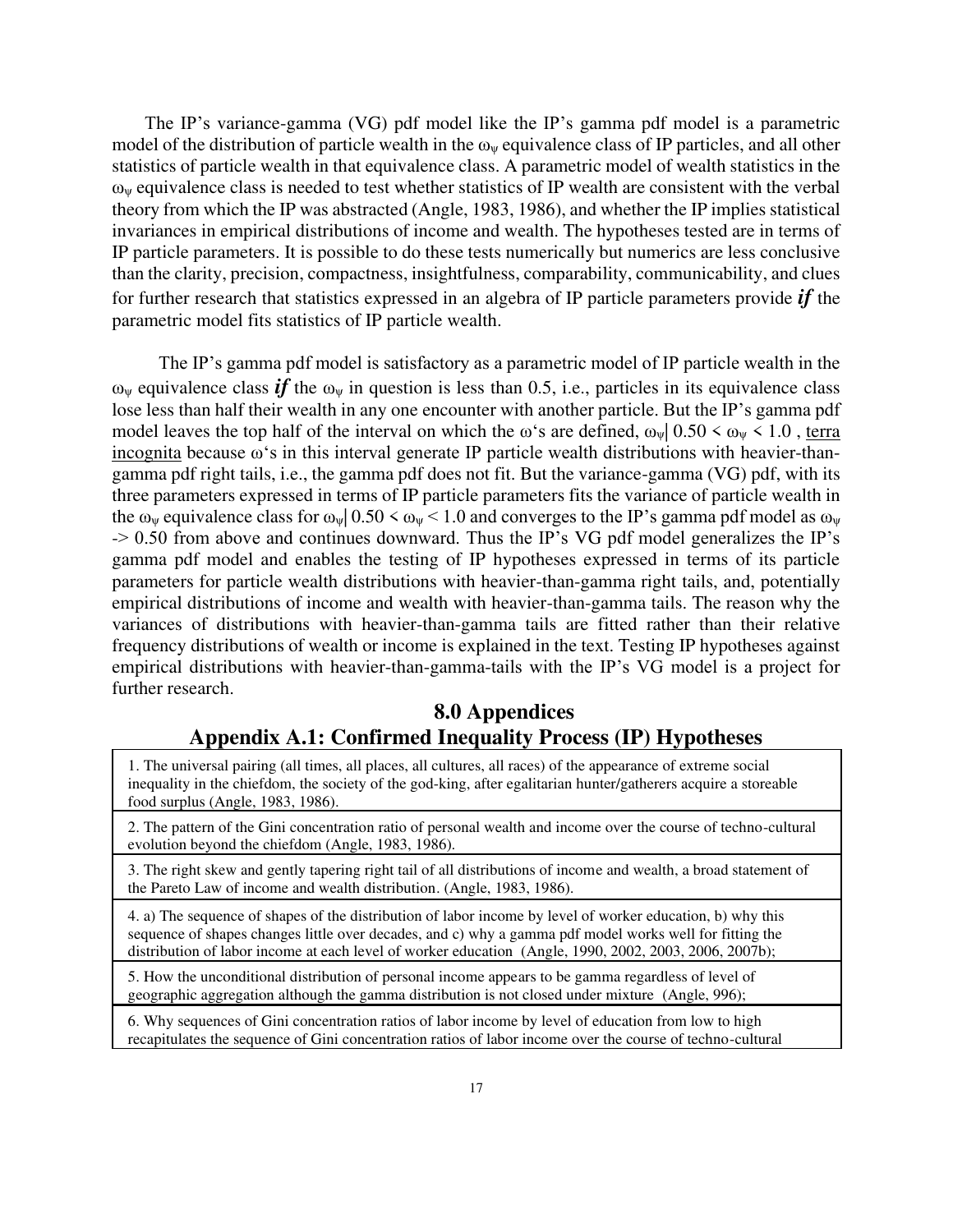evolution (a social science analogue of "ontogeny repeats phylogeny" (Angle, 1983, 1986, 2002, 2003, 2006, 2007b);

7. Why the sequence of shapes of the distribution of labor income by level of education from low to high recapitulates the sequence of shapes of the distribution of labor income over the course techno-cultural evolution, a social science analogue of "ontogeny repeats phylogeny" (Angle, 1983, 1986, 2002, 2003, 2006, 2007b);

8. The dynamics of the distribution of labor income conditioned on education as a function of the unconditional mean of labor income and the distribution of education in the labor force (Angle, 2003a, 2006, 2007b);

9. The pattern of correlations of the relative frequency of an income smaller than the mean with relative frequencies of other income amounts (Angle, 2005; 2007a).

10. The surge in the relative frequency of large incomes in a business expansion (Angle, 2007b);

11. The "heaviness" of the right tail of income being heavy enough to account for total annual wage and salary income in the U.S. National Income and Product Accounts (Angle, 2002c; 2003a).

12. Why and how the distribution of labor income is different from the distribution of income from tangible assets; (Angle, 1997)

13. Why the IP's parameters estimated from a time-series of the labor incomes of individual workers are ordered as predicted by the IP's meta-theory and approximate estimates of the same parameters from crosssectional data on the distribution of wage income conditioned on education; (Angle, 2002)

14. The Kuznets Curve in the Gini concentration ratio of labor income during the industrialization of an agrarian economy; (Angle, Nielsen, and Scalas, 2009)

15. An elaboration of the basic Inequality Process in which all particles have an equal probability of winning a competitive encounter for wealth. This elaboration allows a majority group of particles to rig the probability of one of its members winning a competitive encounter with a member particle at  $.5 + \varepsilon$ , which equals probability of the minority group particle losing that encounter. This elaboration of the IP yields the following features of the joint distribution of personal income to African-Americans and 'other Americans' (i.e., non-African-Americans):

a) the smaller median personal income of African-Americans than 'other Americans';

 b) the difference in shapes between the African-American distribution of personal income and that of 'other Americans'; this difference corresponds to a larger Gini concentration of the African American distribution;

 c) the % minority effect on discrimination (the larger the minority, the more severe discrimination on a per capita basis, as reflected in a bigger difference between the median personal incomes of African-Americans and 'other Americans' in areas with a larger % African-American);

 d) the relatively high ratio of median African-American personal income to the median of 'other Americans' in areas where the Gini concentration ratio of the personal income of 'other Americans' is low;

 e) the relatively high ratio of median African-American to that of 'other Americans' in areas where the median income of 'other Americans' is high;

 f) the fact that relationships in d) and e) can be reduced in magnitude by controlling for a measure of economic development of an area or % African-American;

 g) the greater hostility of poorer 'other Americans' to African-Americans than wealthier 'other Americans' (Angle, 1992).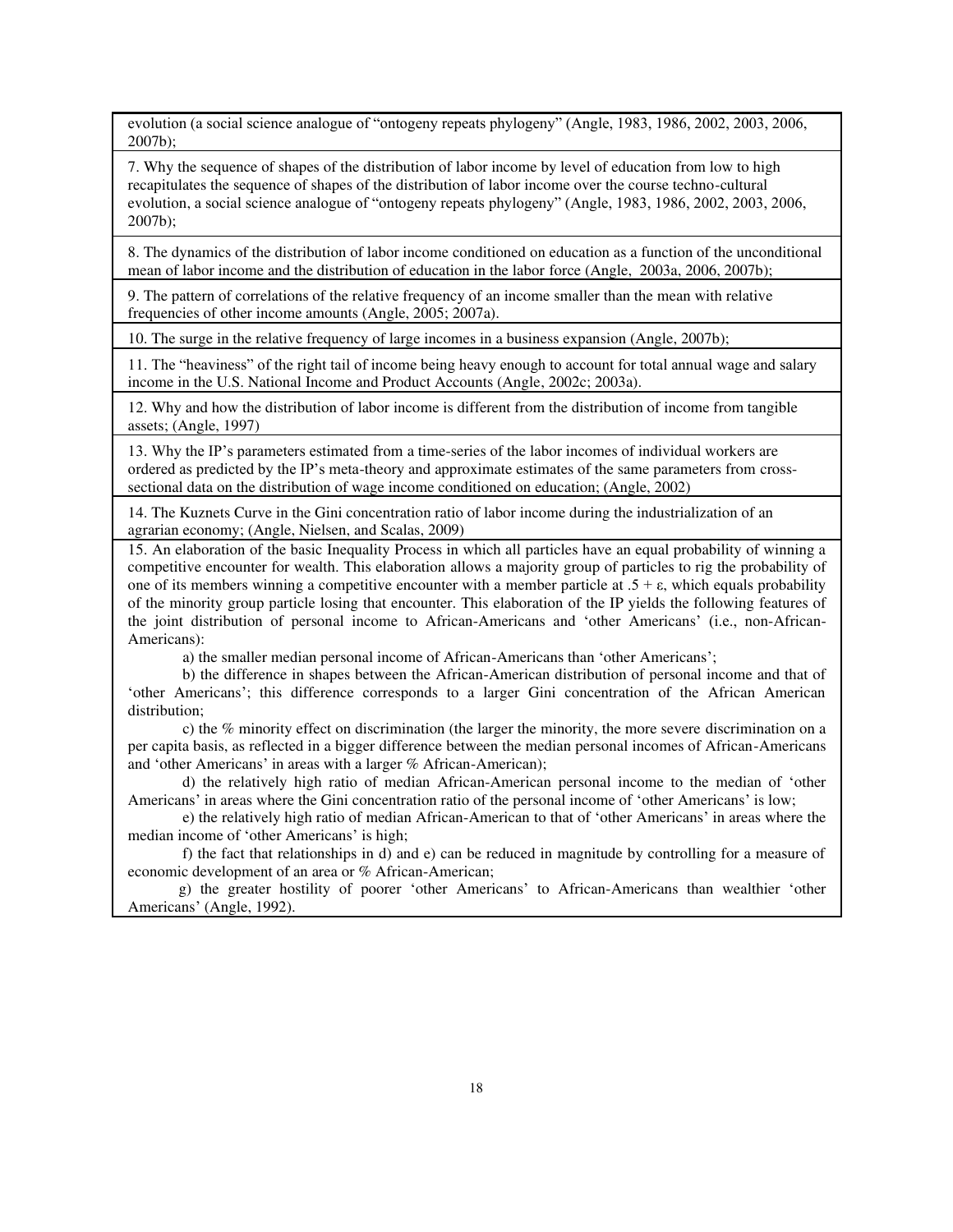| Maxim of Economics:                                                                                                                                                                                                                                                                                                                                                                         | Inequality Process' Implication:                                                                                                                                                                                                                                                                                                                                                                                                                                                                                                                                                                                                                                                                  |
|---------------------------------------------------------------------------------------------------------------------------------------------------------------------------------------------------------------------------------------------------------------------------------------------------------------------------------------------------------------------------------------------|---------------------------------------------------------------------------------------------------------------------------------------------------------------------------------------------------------------------------------------------------------------------------------------------------------------------------------------------------------------------------------------------------------------------------------------------------------------------------------------------------------------------------------------------------------------------------------------------------------------------------------------------------------------------------------------------------|
| 1) All distributions of labor income are right skewed<br>with tapering right tails; hence the impossibility of<br>radical egalitarianism, the ideologically motivated<br>findings of Vilfredo Pareto's study of income and<br>wealth distribution.                                                                                                                                          | The IP generates right skewed distributions shaped<br>like empirical distributions of labor income or<br>personal assets (depending on the particle parameter).<br>The IP implies that the unconditional distribution of<br>personal money income from labor is an exponential<br>family pdf (probability density function) shape<br>mixture. Such a mixture has a right tail approximately<br>as heavy as empirical right tails of money income and<br>the Pareto pdf, the model of those right tails preferred<br>in economics.                                                                                                                                                                 |
| 2) Differences of wealth and income arise easily,<br>naturally, and inevitably via a ubiquitous stochastic<br>process; a general statement of Gibrat's Law; hence<br>the impossibility of radical egalitarianism. Like<br>Pareto, Robert Gibrat's interest in income distribution<br>was motivated by the desire to deny the possibility of<br>a radically egalitarian income distribution. | In the IP, differences of wealth arise easily, naturally,<br>and inevitably, via an ubiquitous stochastic process.                                                                                                                                                                                                                                                                                                                                                                                                                                                                                                                                                                                |
| 3) A worker's earnings are tied to that worker's<br>productivity [i.e., a central tenet of economics since<br>Aesop's fable of the ant and the grasshopper was all<br>there was to economics] but there is a wide variety of<br>dissimilar returns to similarly productive workers.                                                                                                         | An IP particle's expected wealth is determined by the<br>ratio of mean productivity in the population to that<br>particular particle's productivity (the ratio of the<br>harmonic mean of particle parameters in the<br>population to an individual particle's parameter). The<br>IP implies a distribution around this expectation<br>whose shape is determined by each particle's<br>productivity.                                                                                                                                                                                                                                                                                              |
| 4) Labor incomes small and large benefit from a<br>business expansion strong enough to increase mean<br>labor income, i.e., there is a community of interest<br>between all workers regardless of their earnings in a<br>business expansion. A conclusion encapsulated in a<br>favorite saying of mainstream economists: "A rising<br>tide lifts all boats."                                | In the IP's Macro Model, an increase in the<br>unconditional mean of wealth increases all percentiles<br>of the stationary distribution of wealth by an equal<br>factor. In pithy statement form: "A rising tide lifts the<br>logarithm of all boats equally.".                                                                                                                                                                                                                                                                                                                                                                                                                                   |
| 5) Competition transfers wealth to the more<br>productive of wealth via transactions without central<br>direction, i.e., via parallel processing.                                                                                                                                                                                                                                           | In the IP, competition between particles causes wealth<br>to flow via transactions from particles that are by<br>hypothesis and empirical analogue less productive of<br>wealth to those that are more productive of wealth,<br>enabling the more productive to create more wealth,<br>explaining economic growth without a) requiring<br>knowledge of how wealth is produced or b) central<br>direction, i.e., with a minimum of information, two<br>reasons for hypothesizing that the IP would arise to<br>allocate wealth in every economy. These features<br>enable the IP to operate homogeneously over the<br>entire course of techno-cultural evolution<br>independently of wealth level. |

## **Appendix A.2: Seven Maxims of Economics Implied by the IP<sup>5</sup>**

<sup>5</sup> Angle, 2006e, 2013a.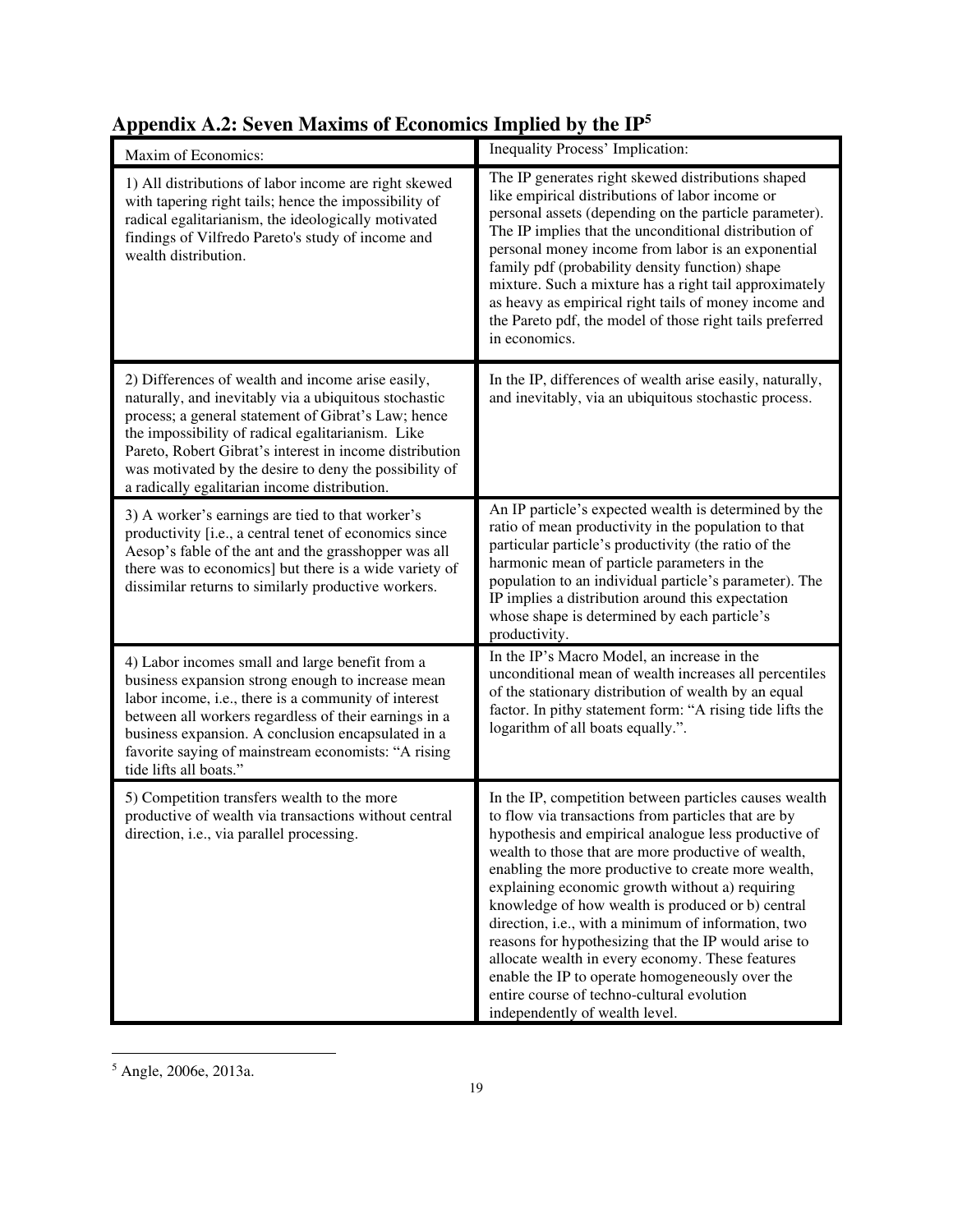| 6) The ratio of mean labor income in two different                                                                            | This conclusion falls out of the ratio of expected                                                                                                                                                                                                                                                                                                                |
|-------------------------------------------------------------------------------------------------------------------------------|-------------------------------------------------------------------------------------------------------------------------------------------------------------------------------------------------------------------------------------------------------------------------------------------------------------------------------------------------------------------|
| occupations remains roughly constant as long as the                                                                           | wealth in subsets of the population with two distinct                                                                                                                                                                                                                                                                                                             |
| skill levels in the two occupations remain roughly                                                                            | values of wealth productivity (distinct values of the                                                                                                                                                                                                                                                                                                             |
| constant.                                                                                                                     | particle parameter).                                                                                                                                                                                                                                                                                                                                              |
| 7) Competition and transactions maximize societal<br>gross product and over the long run drive techno-<br>cultural evolution. | The Inequality Process operates as an evolutionary<br>wealth maximizer in the whole population of<br>particles, given a relaxation of the zero-sum<br>constraint on wealth transfers within the model, by<br>transferring wealth to the more productive and doing<br>so more efficiently as mean wealth productivity in the<br>population of particles increases. |

## **Appendix A.3 : The IP Implies Empirical Invariances of Stock Market Statistics**

| 1.  | Association between greater corporate market capitalization and a lower mean absolute value of the logarithm        |
|-----|---------------------------------------------------------------------------------------------------------------------|
|     | of its daily stock returns. Volatility is defined here as the mean absolute logarithm of daily returns. Source:     |
|     | Malkiel (2015:124)                                                                                                  |
| 2.1 | Big stock price movements down are associated with greater volatility, while big stock price movements up           |
|     | are associated with lower volatility. In finance this phenomenon is terms "leverage effect". Source: Tsay           |
|     | $(2013:177)$ .                                                                                                      |
| 3.  | (t+k) autocorrelations of daily log returns to stocks of a particular corporation converge to near zero for k small |
|     | beyond $k = 1$ . Sources: Georgakopoulos (2015:115), Resnick (2007:6), Tsay (2013:178).                             |
| 4.  | t+k autocorrelations of squared daily log returns to stocks of a particular corporation show long term memory       |
|     | (i.e., do not converge to zero) as $k$ increases. Sources: Georgakopoulos (2015:115), Resnick (2007:6).             |
| 5.  | Bollinger Band-like bounded volatility of particle wealth. Source: Kaufman (2005: 294).                             |

### **Appendix B.1: The IP's Similarity To The Kinetic Theory Of Gases**

Two substitutions into the Inequality Process' transition equations for the exchange of a positive quantity, x, between two particles,  $(B.1a,b)$ , transform them into the transition equations of the interacting particle system model of the kinetic theory of gases (Angle, 1990), the best known statistical law of physics). The transition equations of the Inequality Process are:

 $x_{it} = x_{i(t-1)} + d_t \omega_\theta x_{j(t-1)} - (1 - d_t) \omega_\psi x_{i(t-1)}$  $x_{jt} = x_{j(t-1)} - d_t \omega_{\theta} x_{j(t-1)} + (1 - d_t) \omega_{\psi}$   $_{i(t-1)}$ (B.1a,b)  $x_{it}$   $\equiv$  particle i's wealth at time – step t in multiples of  $\mu$ , the unconditional mean of wealth  $x_{j(t-1)} \equiv$  particle j's wealth at time – step (t − 1)<br>0 <  $\omega_{\theta i}$  < 1.0, fraction lost in loss by particle  $0 < \omega_{\theta j} < 1.0$ , fraction lost in loss by particle j<br> $0 < \omega_{\theta i} < 1.0$ , fraction lost in loss by particle i  $<$   $\omega_{\text{wi}}$   $<$  1.0, fraction lost in loss by particle i  $d_t$  $=$  an i. i. d. 0,1 uniform discrete r. v. equal to 1 with probability .5 at time – step t (a Bernoulli variable)<br> $\mu$  = unconditional mean of wealth unconditional mean of wealth

If

1) d<sub>t</sub>, a discrete 0,1 uniform random variable is replaced by a continuous  $[0,1]$  uniform random variable,  $\epsilon_t$ , and,

2) the  $\omega$ 's are replaced by 1.0,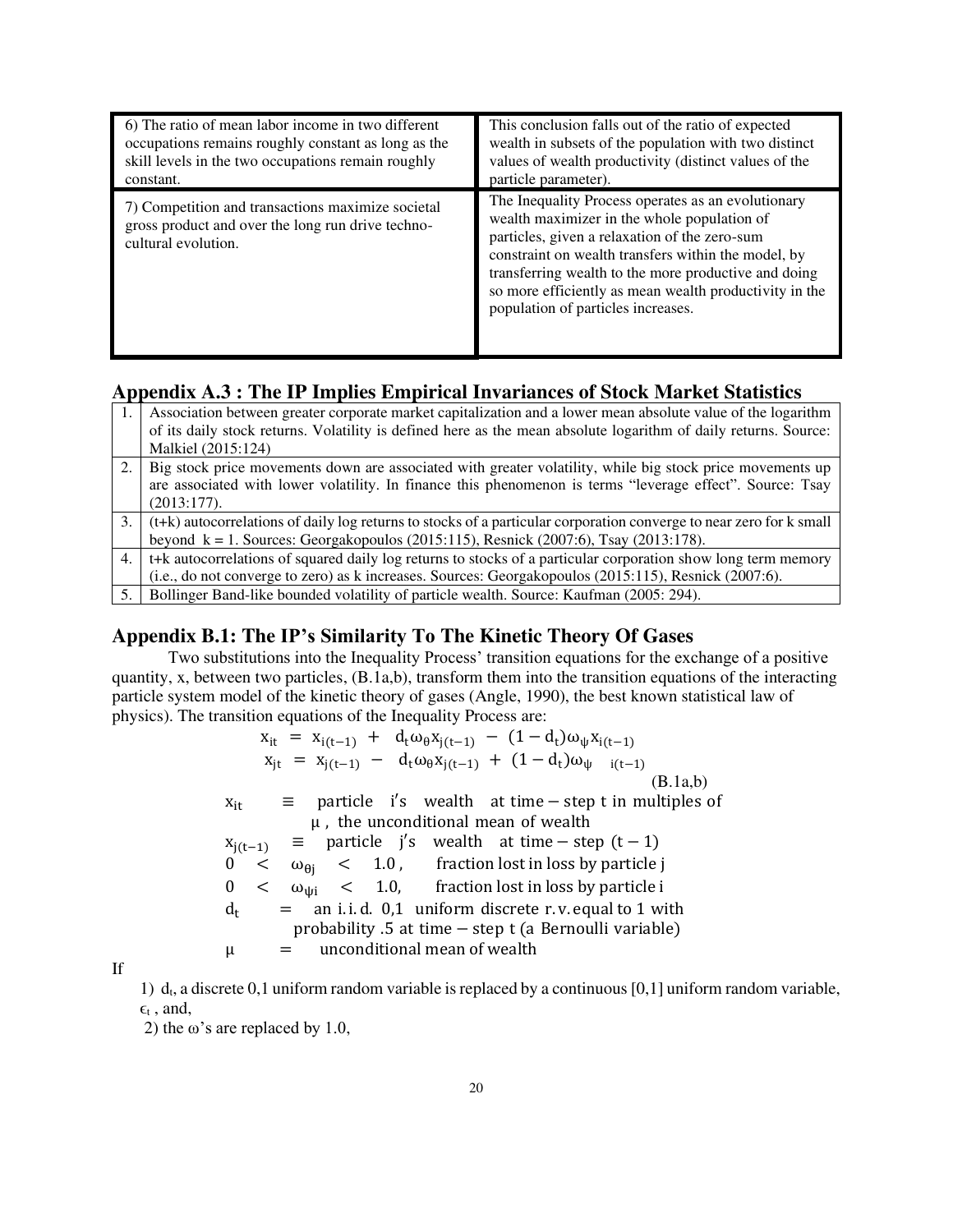then (B.1a,b) has been transformed into the transition equations of the particle system of the kinetic theory of gases:

$$
x_{it} = \varepsilon_t (x_{i(t-1)} + x_{j(t-1)})
$$
  
\n
$$
x_{jt} = (1 - \varepsilon_t) (x_{i(t-1)} + x_{j(t-1)})
$$
  
\n(B.lc,d)

where:

 $x_{i(t-1)}$  = particle i's kinetic energy at time-step (t-1)  $x_{it}$  = particle j's kinetic energy at time-step t  $\epsilon_t$  = a [0,1] continuous uniform random variable at time-step t

(B.1c,d) is Whitney's (1990:103) statement of the transition equations for the transfer of kinetic energy between two molecules in the kinetic theory of gases. So, in this narrow sense, it is certain that the Inequality Process is like an established model of statistical <sup>p</sup>hysics, part of Auguste Comte's 19th century vision of what sociology should become.

The transformation from  $(B.1.a,b)$  into  $(B.1.c,d)$  is perhaps more easily recognized if (B.1.a,b) is re-written as

$$
x_{it} = (1 - \omega_{\psi}) x_{i(t-1)} + d_t (\omega_{\psi} x_{i(t-1)} + \omega_{\theta} x_{j(t-1)})
$$
  
\n
$$
x_{jt} = (1 - \omega_{\theta}) x_{j(t-1)} + (1 - d_t) (\omega_{\psi} x_{i(t-1)} + \omega_{\theta} x_{j(t-1)})
$$

 $(B.1e,f)$ 

with  $d_t$  ->  $\epsilon_t$  and the ω's -> 1.0. Both particle systems are otherwise identical apart from the labels on the variables. In both particle systems, particles are collectively isolated. Since in both particle systems, random pairings of particles result in transfers of a positive quantity that is neither created nor destroyed, the sum of that quantity over all particles is constant.

#### **B.2 Sketch of Proof The Gamma PDF is Not Implied By The Inequality Process**

The gamma pdf is a maximum entropy distribution, i.e., the result of maximizing the entropy statistic subject to two linear constraints: a) that the sum of all x's (the distributed quantity, here particle wealth) is constant, and, b) the sum of the logarithm of all x's is constant. Boltzmann found the stationary distribution of molecular kinetic energy implied by the kinetic theory of gases by maximizing the entropy statistic subject to the first constraint. The same constraint holds true for the Inequality Process: the sum of particle wealth exiting an encounter with another particle is equals their sum going into that encounter. However, the equality of the product of the two particle wealth amounts after the encounter with that before *does not hold, and consequently the sum of the logarithms of their particle wealth amounts also does not hold.*  It would have to if the Inequality Process' stationary distribution of wealth were the gamma pdf.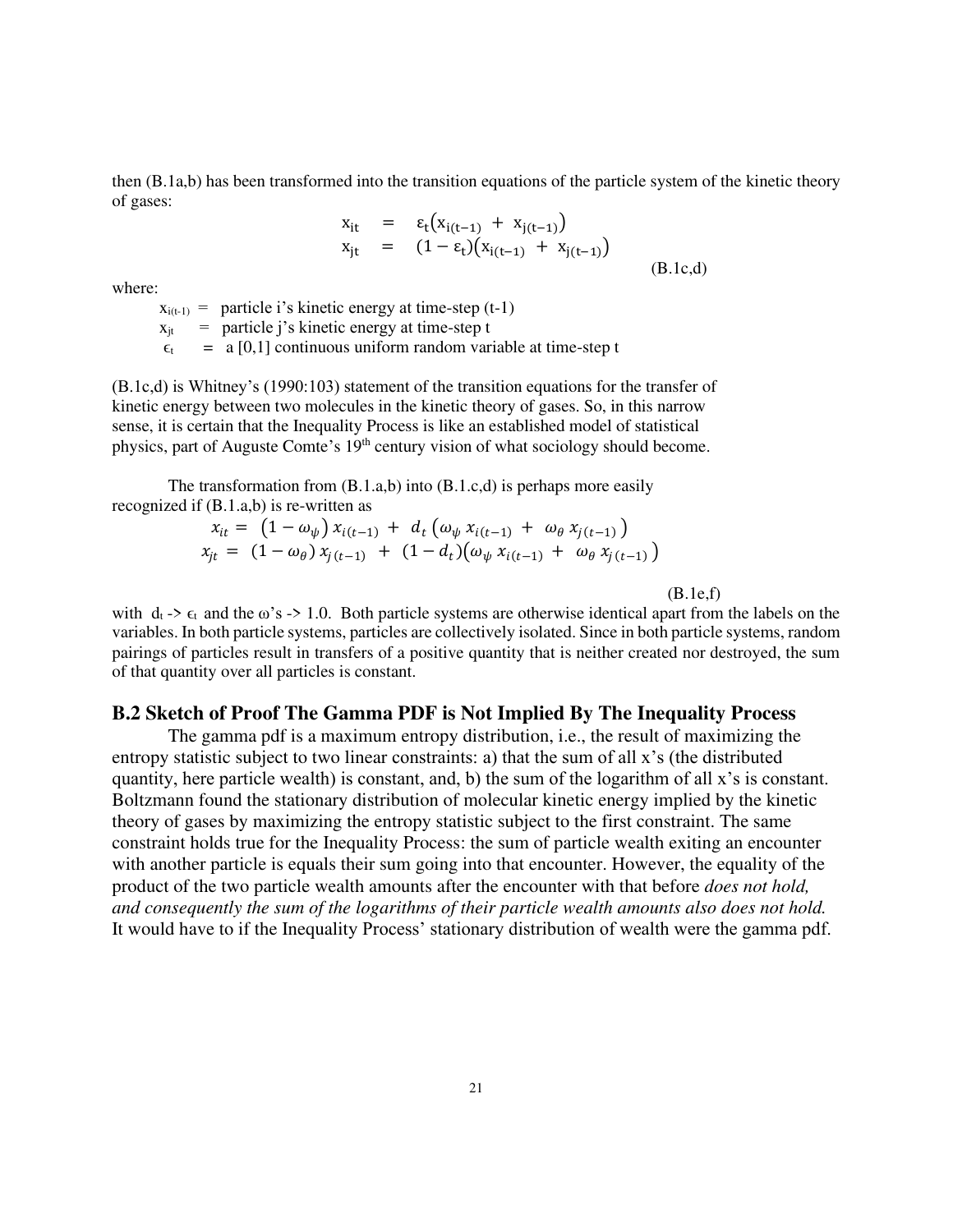#### **9.0 References**

Angle, John. 2019. "The Inequality Process' PDF Approximation Model For Heavy-Tail Financial Distributions. *Proceedings of the 2019 Joint Statistical Meetings*, (American Statistical Association, Economic and Business Statistics Section, Joint Statistical Meetings). Pp. 227-244. CD-ROM. Alexandria, VA: American Statistical Association.

\_\_\_\_\_. 2018. "The Inequality Process' Footprint On Stock Market "Stylized Facts". *Proceedings of the 2018 Joint Statistical Meetings*, (American Statistical Association, Economic and Business Statistics Section, Joint Statistical Meetings). Pp. 759-773. CD-ROM. Alexandria, VA: American Statistical Association.

. 2017, "Detecting Politically Motivated Tampering With Workers' Labor Income In Survey Data". *Proceedings of the 2017 Joint Statistical Meetings***,** (American Statistical Association, Social Statistics Section, Joint Statistical Meetings). Pp.1681-1686. CD-ROM. Alexandria, VA: American Statistical Association.

------. 2013a. "How To Win Acceptance of The Inequality Process as Economics?". *Management and Society Review*  2(#2): 117-134.

-----. 2013b. "The Inequality Process is "Demonic": Conditional Entropy Maximization and Minimization and Wage Incomes". *Proceedings of the 2013 Joint Statistical Meetings*, (American Statistical Association, Social Statistics Section, Joint Statistical Meetings. Pp.1375-1389. CD-ROM. Alexandria, VA: American Statistical Association.

\_\_\_\_\_. 2012. "The Inequality Process v. The Saved Wealth Model: Which is the More Likely to Imply an Analogue of Thermodynamics in Social Science". **Journal of Mathematical Sociology**. An earlier version of this paper **"** The Inequality Process vs. The Saved Wealth Model. Two Particle Systems of Income Distribution; Which Does Better Empirically?" is on RePEc/MPRA. [ *<http://mpra.ub.uni-muenchen.de/20835/>* ], a revision of "A Test of Two Similar Particle System Models of Wage Income Distribution Conditioned on Education", 2009 Joint Statistical Meetings, in its proceedings volume.

\_\_\_\_\_. 2010. "The Inequality Process as an Evolutionary Algorithm". *Proceedings of the 2010 Joint Statistical Meetings*, (American Statistical Association, Section on Statistical Learning and Data Mining), Joint Statistical Meetings. Pp. 2295-2309. CD-ROM. Alexandria, VA: American Statistical Association.

\_\_\_\_\_, François Nielsen, and Enrico Scalas. 2009. "The Kuznets Curve and the Inequality Process". Pp. 125-138. In Banasri Basu, Bikas K. Chakrabarti, Satya R. Chakravarty, Kausik Gangopadhyay, editors, *Econophysics and Economics of Games, Social Choices and Quantitative Techniques*. (Proceedings of the Econophys-Kolkata IV Conference, March 2009, Kolkata, India, jointly sponsored by the Indian Statistical Institute and the Saha Institute of Nuclear Physics.) [<http://www.isical.ac.in/cmp/econophys4.com/>]. Milan: Springer.

\_\_\_\_\_. 2007a. "The Macro Model of the Inequality Process and The Surging Relative Frequency of Large Wage Incomes". Pp. 171-196 in A. Chatterjee and B.K. Chakrabarti, (eds.), *The Econophysics of Markets and Networks*  (Proceedings of the Econophys-Kolkata III Conference, March 2007 [ http://www.saha.ac.in/cmp/econophys3.cmp/ ] ). Milan: Springer [ISBN: 978-8847006645 ]. [on-line at: http://arxiv.org/abs/0705.3430 ].

\_\_\_\_\_. 2007b. "The Inequality Process is an evolutionary process". *The Constructal Theory of Social Dynamics*. Adrian Bejan and Gilbert Merkx, eds. (Proceedings of the Conference on the Constructal Theory of Social Dynamics, Duke University, April 2006). New York: Springer [ ISBN: 978-0387476803 ].

. 2006a. "Not a Hollowing Out, A Stretching: Trends in U.S. Nonmetro Wage Income Distribution, 1961-<br>
2003". Self published as a downloadable \*.pdf file on RePEc/MPRA. [on-line at: 2003". Self published as a downloadable \*.pdf file on RePEc/MPRA. [on-line at: http://mpra.ub.uni-muenchen.de/10111/ ].

\_\_\_\_\_. 2006b (received 8/05; electronic publication: 12/05; hardcopy publication 7/06). "The Inequality Process as a wealth maximizing algorithm"'. *Physica A: Statistical Mechanics and Its Applications* 367:388-414 (DOI information: 10.1016/j.physa.2005.11.017). A draft version of the paper can be downloaded from the Luxembourg Income Study website: [http://www.lisproject.org/publications].

\_\_\_\_\_. 2006c. "A measure of intergroup discrimination: color and wage income in the nonmetropolitan U.S.". *Proceedings of the 2006 Joint Statistical Meetings***, (**American Statistical Association, Social Statistics Section), August, 2006. Pp, 1889-1894. [CD-ROM], Alexandria, VA: American Statistical Association.

\_\_\_\_\_. 2006d. "The Inequality Process as an evolutionary process". *Proceedings (late breaking papers) of the Genetic and Evolutionary Computation Conference (GECCO), July, 2006.* Late breaking paper (lbp) #137.

\_\_\_\_\_. 2006e. "A comment on Gallegati et al.'s "Worrying Trends in Econophysics" ". Pp. 250-253 in A. Chatterjee and B.K. Chakrabarti, (eds.), *The Econophysics of Stocks and Other Markets* (Proceedings of the Econophys Kolkata II Conference, February, 2006

[ http://www.saha.ac.in/cmp/econophys2.cmp/ ]). Milan: Springer. (ISBN: 978-8847005013).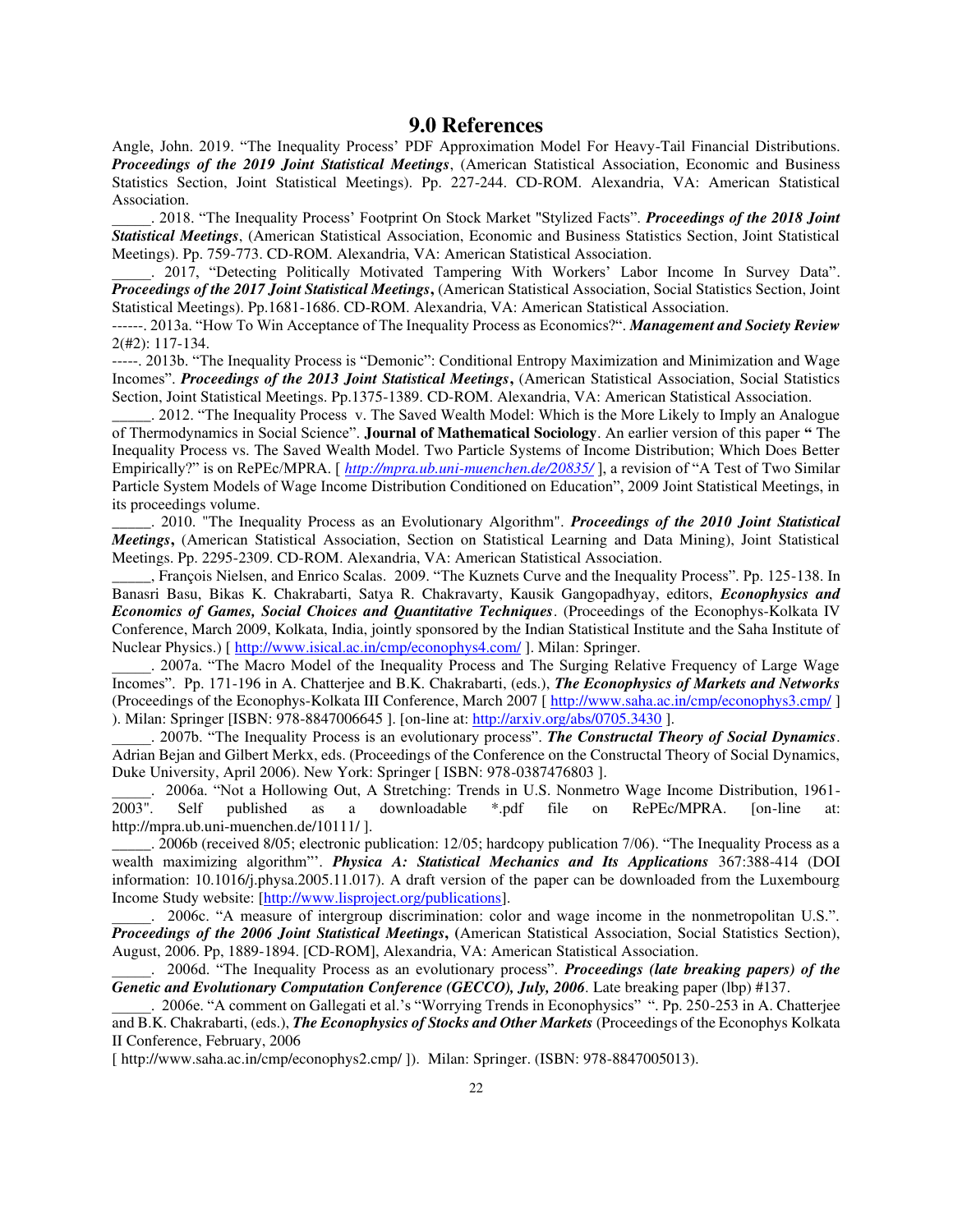\_\_\_\_\_. 2003a. "The dynamics of the distribution of wage and salary income in the nonmetropolitan U.S.". *Estadistica*.55: 59-93.

\_\_\_\_\_. 2003b. "Inequality Process, The". An entry in T. Liao, et al., (eds.), *The Encyclopedia of Social Science Research Methods.* Volume 2: 488-490. Thousand Oaks, CA: Sage.

\_\_\_\_\_. 2003c. "Imitating the salamander: a model of the right tail of the wage distribution truncated by topcoding". November, 2003 *Conference of the Federal Committee on Statistical Methodology*, [ http://www.fcsm.gov/events/papers2003.html ].

\_\_\_\_\_. 2002a. "The statistical signature of pervasive competition on wages and salaries". *Journal of Mathematical Sociology*. 26:217-270. [abstracted in Cambridge Science Abstracts and Sociological Abstracts].

\_\_\_\_\_. 2002c. "Contingent forecasting of bulges in the left and right tails of the nonmetro wage and salary income distribution"*. Proceedings of the 2002 Federal Forecasters' Conference*. (Awarded "Best Paper" by Organizing Committee of the 2003 Federal Forecasters' Conference, 9/18/03). Washington, DC: U.S. Government Printing Office.

\_\_\_\_\_. 1999. "Contingent forecasting of the size of a vulnerable nonmetro population". *Proceedings of the 1999 Federal Forecasters' Conference*. Pp. 161-169. (Awarded "Best Paper" by Organizing Committee of the 2000 Federal Forecasters' Conference, 9/14/00). Washington, DC: U.S. Government Printing Office.

\_\_\_\_\_. 1997. "A theory of income distribution". *1997 Proceedings of the American Statistical Association***,** Social Statistics Section. Pp. 388-393. Alexandria, VA: American Statistical Association.

\_\_\_\_\_. 1996. "How the gamma law of income distribution appears invariant under aggregation". *Journal of Mathematical Sociology*. 21:325-358.

\_\_\_\_\_, 1993a. "Deriving the size distribution of personal wealth from 'the rich get richer, the poor get poorer'". *Journal of Mathematical Sociology* 18:27-46.

\_\_\_\_\_, 1992. "The Inequality Process and the distribution of income to blacks and whites". *Journal of Mathematical Sociology* 17:77-98. [Included in the Inventory of the John Hope Franklin Papers, 1889-1998 and undated, bulk 1970- 1998, Rare Book, Manuscripts, and Special Collections Library, Duke University Libraries, http://library.duke.edu/digitalcollections/rbmscl/franklinjohnhope/inv/ ].

\_\_\_\_\_. 1990. "A stochastic interacting particle system model of the size distribution of wealth and income." *1990 Proceedings of the American Statistical Association***,** Social Statistics Section. Pp. 279-284. Alexandria, VA: American Statistical Association.

\_\_\_\_\_, 1986. "The surplus theory of social stratification and the size distribution of Personal Wealth." **Social Forces** 65:293-326.

\_\_\_\_\_. 1983. "The surplus theory of social stratification and the size distribution of Personal Wealth." *1983 Proceedings of the American Statistical Association***,** Social Statistics Section**.** Pp. 395-400. Alexandria, VA: American Statistical Association.

Aptech Systems, Inc. (2012). GAUSS (Version 12.0) *User Guide*. Black Diamond, WA: Aptech Systems.

Byrro Ribeiro, Marcelo. 2020. *Income Distribution Dynamics of Economic Systems: An Econophysics Approach.*  Cambridge, UK: Cambridge University Press.

Chen, Shu-Heng. 2018. *Agent-Based Computational Economics: How the idea originated and where it is going.*  New York: Routledge.

Finlay, Richard. 2009. *The Variance Gamma (VG) Model With Long Run Dependence: A model for financial data incorporating long range dependence in squared returns*. Saarbrücken, Germany: VDM Verlag Dr. Müller.

Fiorani, Filo. 2009. *Option Pricing Under The Variance Gamma Process*. Saarbrücken, Germany: VDM Verlag Dr. Müller.

Georgakoupoulos, Harry. 2015. *Quantitative Trading With R: Understanding Mathematical and Computational Tools from a Quant's Perspective.* New York: Palgrave Macmillan.

Kaufman, Perry. 2005. *New Trading Systems and Methods.* Hoboken, New Jersey: Wiley.

Kleiber, Christian, and Samuel Kotz. 2003. *Statistical Size Distributions in Economics and Actuarial Science*. Hoboken, New Jersey: Wiley.

Kotz, Samuel, Tomasz Kozubowski, Krzysztof Podgorski. 2001. *The Laplace Distribution and Generalizations*. Boston, Massachusetts: Birkhäuser.

Lux, Thomas. 2005. "Emergent statistical wealth distributions in simple monetary exchange models: a critical review". Pp. 51-60 in A. Chatterjee, S. Yarlagadda, and B.K. Chakrabarti, (eds.), *Econophysics of Wealth Distributions*, (the proceedings volume of the International Workshop on the Econophysics of Wealth Distributions, March, 2005, Kolkata, India.